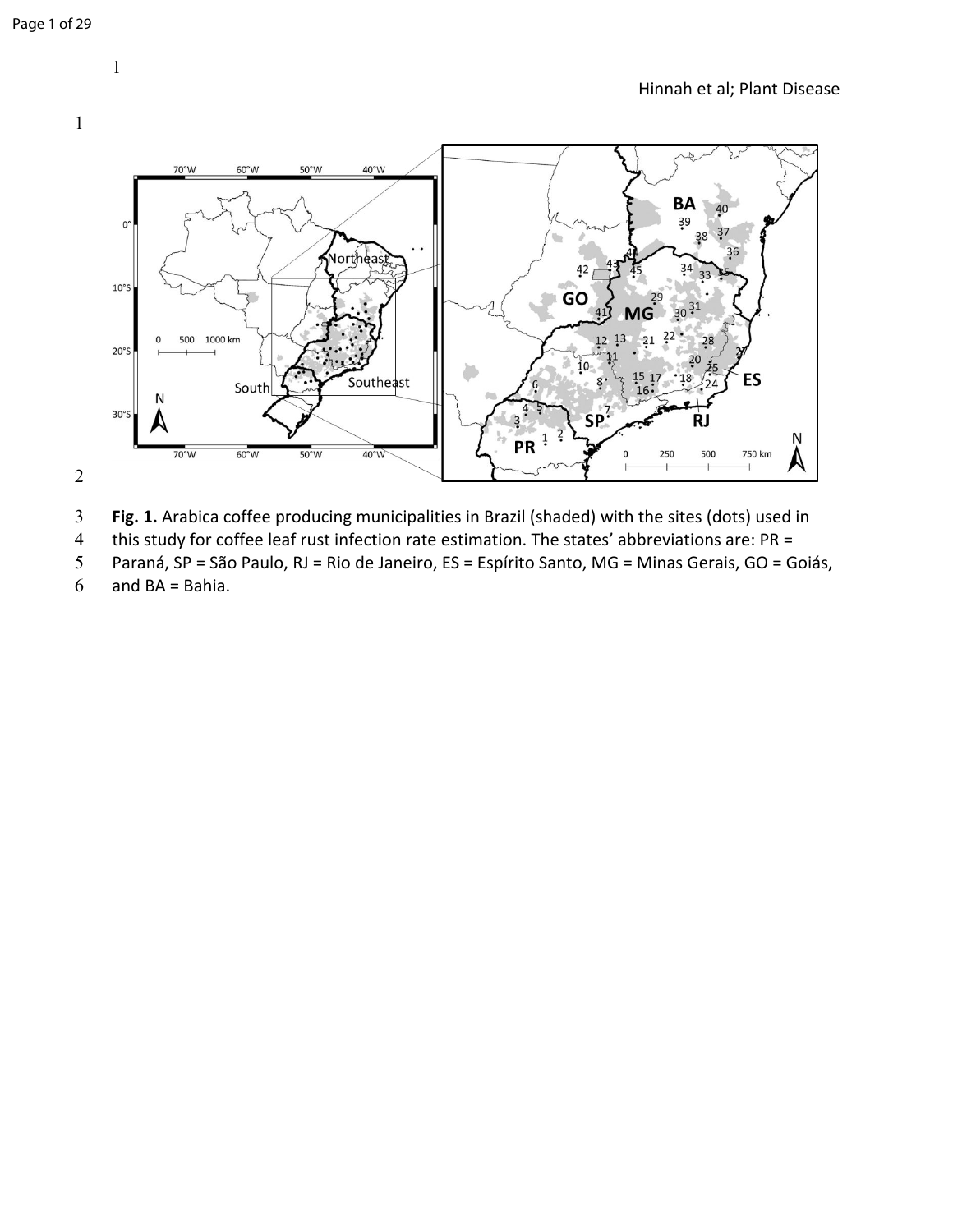

1

1

3 **Fig. 2.** Confidence interval bars of El Niño - La Niña impact on coffee leaf rust cumulative infection 4 rates at 45 sites in the Brazilian coffee-producing regions. Bars completely above the 0 line<br>5 represent evidence of difference between EN and LN for the site (solid line); Bars completely represent evidence of difference between EN and LN for the site (solid line); Bars completely 6 inside the -10 and 10 bounds represent evidence of no difference between EN-LN seasons for the site (dotted line); Bars crossing the -10 or 10 bounds indicate no evidence of difference for EN-8 LN for the site (dashed line).

9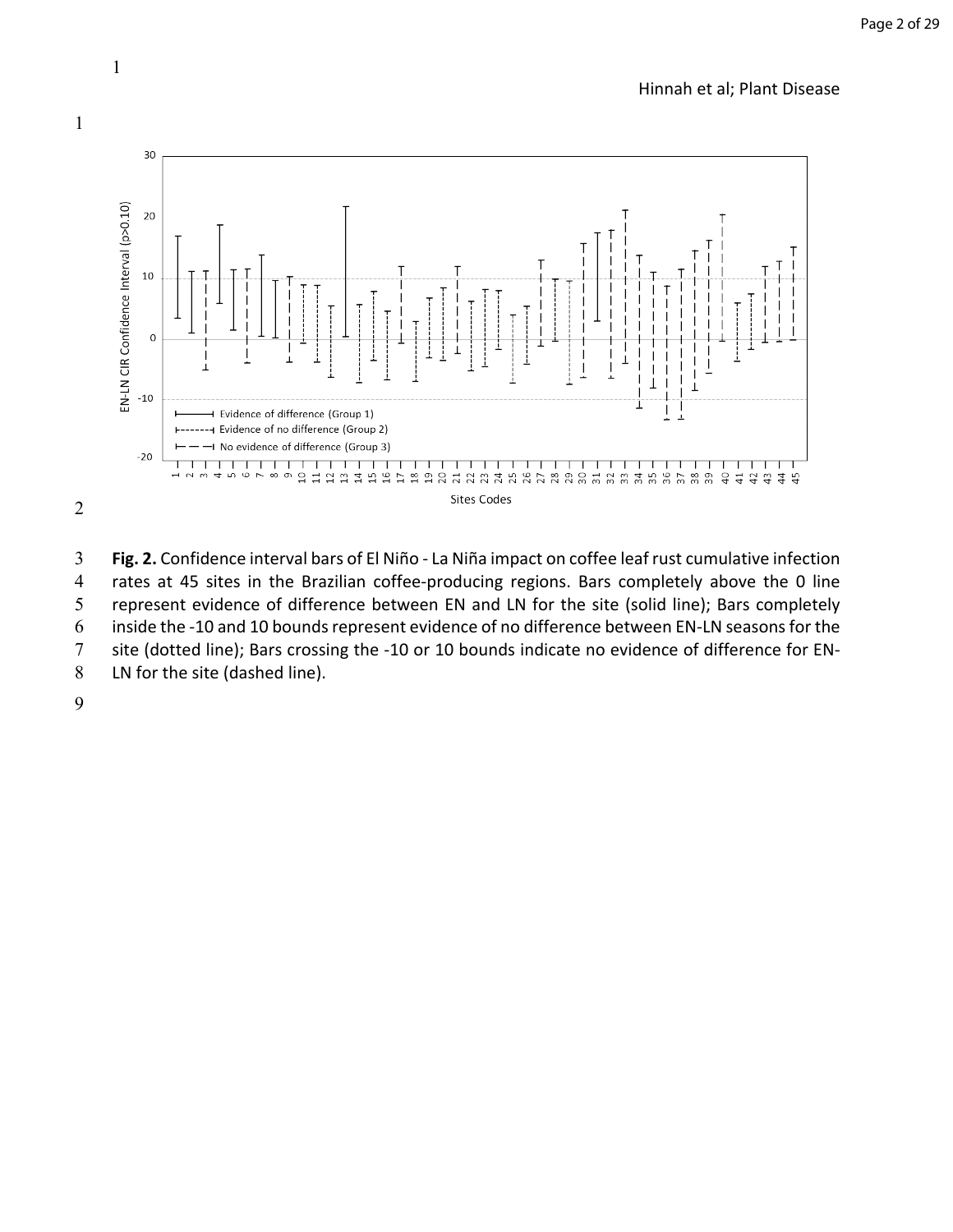

**Fig. 3.** Spatial distribution of El Niño Southern Oscillation (ENSO) effects on coffee leaf rust

cumulative infection rate in Brazilian coffee production regions. Sites with evidence of

difference (Group 1 ▲, G1); sites with evidence of no difference (Group 2, ○, G2); and sites with

no evidence of difference (Group 3 ●, G3).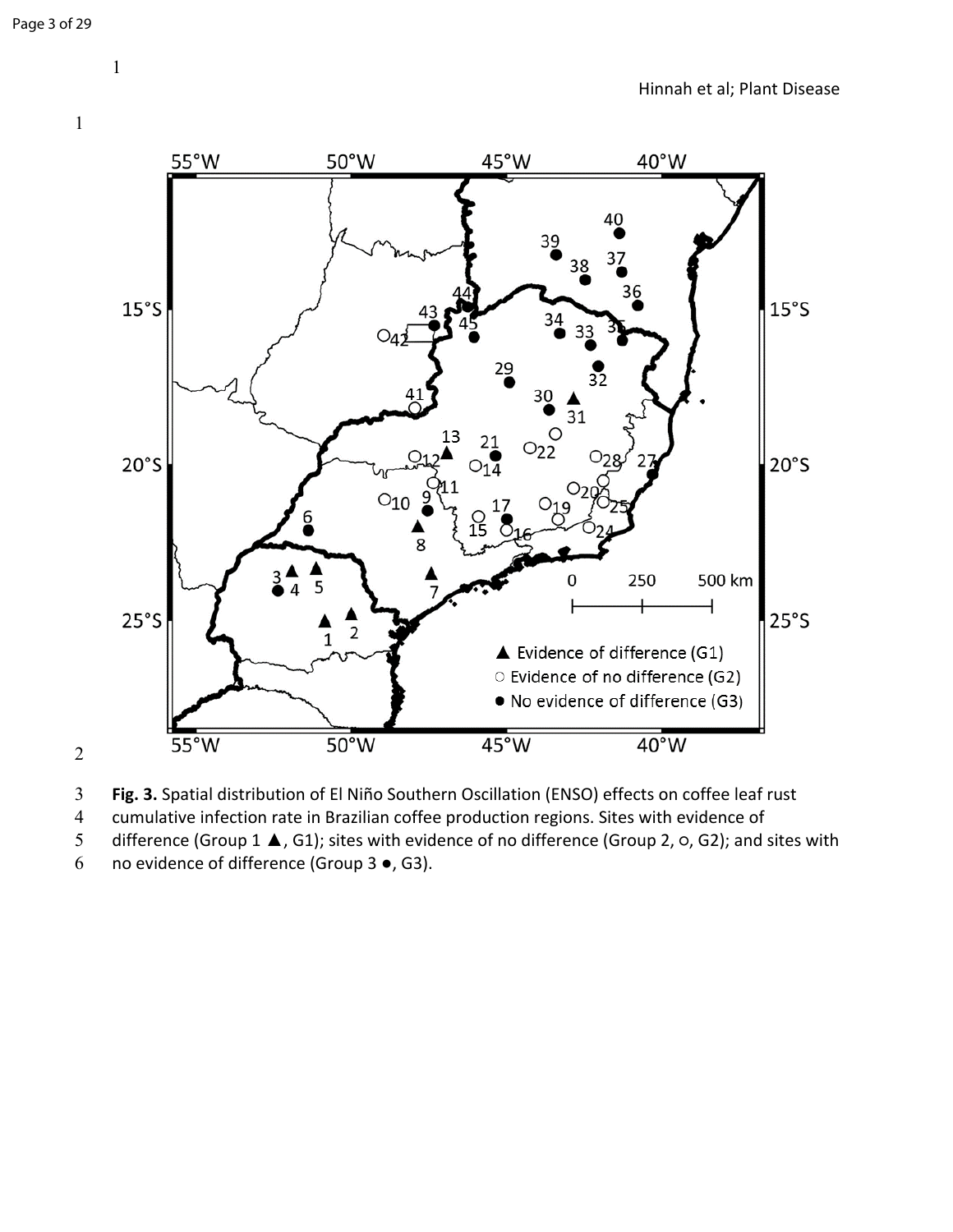# Supplementary Material

The Brazilian weather data used in this study are from conventional weather station measurements that have been made since the 1960s, since data from automatic weather station are available only from 2000s. During the period from the 1960s to the 2000s, trained personnel obtained daily measurements three times per day (9 am, 3 pm and 9 pm). These personal measurements may sometimes be of higher accuracy that measurements from automated weather stations that are visited less frequently. However, the datasets acquired by on-site personnel sometimes show missing data on days when holidays occurred or no personnel were available.

Xavier et al. (2015) tested several interpolation methods for each weather variable in order to achieve a large data set without missing data, allowing for studies such as the present one. These data were used to fill in the missing data in several sites, with different amount of percentage filled as shown in Table S1. These methods were assumed to be the best options to fill in missing data. Tables S2, S3 and Fig. S1 presents the quantitative performance of the coffee leaf rust infection model used in the presented study. Table S4 presents a qualitative analysis.

|                     |                |                  |           |       |               | Percentage filled  |       |
|---------------------|----------------|------------------|-----------|-------|---------------|--------------------|-------|
|                     |                | Original dataset |           |       | Final dataset | with gridded data* |       |
| Site                | Code           | Tmin             | <b>RH</b> | Tmin  | <b>RH</b>     | %Tmin              | %RH   |
| Ivaí                | $\mathbf{1}$   | 13315            | 12237     | 15924 | 15906         | 16.38              | 23.07 |
| Castro              | $\overline{2}$ | 16881            | 17080     | 19257 | 19251         | 12.34              | 11.28 |
| Campo Mourão        | 3              | 17327            | 17290     | 17918 | 17863         | 3.30               | 3.21  |
| Maringá             | 4              | 13526            | 13496     | 16138 | 15906         | 16.38              | 23.07 |
| Londrina            | 5              | 17341            | 12237     | 15924 | 15906         | 12.93              | 21.03 |
| Presidente Prudente | 6              | 14035            | 14149     | 16814 | 16808         | 16.53              | 15.82 |
| Sorocaba            | 7              | 11222            | 11185     | 14382 | 14331         | 21.97              | 21.95 |
| São Carlos          | 8              | 17677            | 17274     | 19001 | 18966         | 6.97               | 8.92  |
| São Simão           | 9              | 17185            | 17469     | 19679 | 19663         | 12.67              | 11.16 |
| Catanduva           | 10             | 15673            | 15295     | 17983 | 17955         | 12.85              | 14.81 |
| Franca              | 11             | 18849            | 18942     | 18962 | 18949         | 0.60               | 0.04  |
| Uberaba             | 12             | 14100            | 13984     | 16793 | 16734         | 16.04              | 16.43 |
| Araxá               | 13             | 14813            | 14846     | 15884 | 15965         | 6.74               | 7.01  |
| Bambuí              | 14             | 14269            | 14170     | 16623 | 15728         | 14.16              | 9.91  |
| Machado             | 15             | 17124            | 17094     | 19417 | 19395         | 11.81              | 11.86 |
| São Lourenço        | 16             | 17824            | 17272     | 19910 | 19828         | 10.48              | 12.89 |
| Lavras              | 17             | 17301            | 17147     | 19436 | 19348         | 10.98              | 11.38 |
| Juiz de Fora        | 18             | 16397            | 16290     | 18693 | 18652         | 12.28              | 12.66 |
| Barbacena           | 19             | 17884            | 17843     | 20099 | 20075         | 11.02              | 11.12 |
| Viçosa              | 20             | 14622            | 15595     | 17661 | 17654         | 17.21              | 17.33 |
| Bom Despacho        | 21             | 11766            | 11796     | 12964 | 12965         | 9.24               | 9.02  |

Table S1. Comparison among original and final data set of weather data for each site. The data used for filling were obtained from Xavier et al. 2015 gridded data.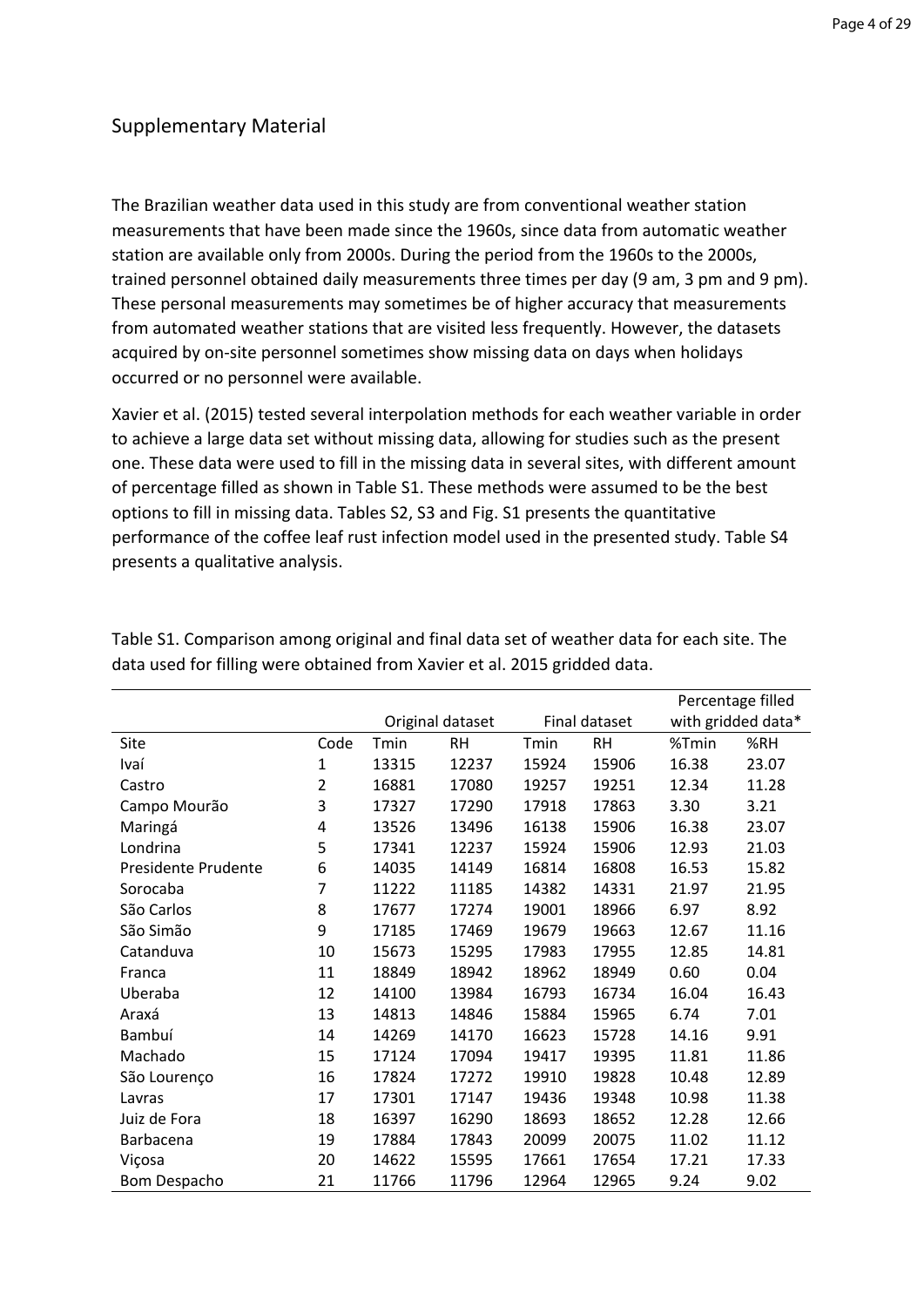| Sete Lagoas              | 22 | 16785 | 16785 | 20069 | 19976 | 16.36 | 15.97 |
|--------------------------|----|-------|-------|-------|-------|-------|-------|
| Conceição do Mato Dentro | 23 | 17471 | 16823 | 19526 | 19458 | 10.52 | 13.54 |
| Cordeiro                 | 24 | 15332 | 9822  | 15822 | 14939 | 3.10  | 34.25 |
| Itaperuna                | 25 | 13843 | 14236 | 16963 | 17012 | 18.39 | 16.32 |
| Caparaó                  | 26 | 11447 | 10977 | 15623 | 15464 | 26.73 | 29.02 |
| Vitória                  | 27 | 16051 | 15194 | 19488 | 19408 | 17.64 | 21.71 |
| Caratinga                | 28 | 15819 | 15761 | 18113 | 18191 | 12.66 | 13.36 |
| Pirapora                 | 29 | 15647 | 15426 | 17011 | 16825 | 8.02  | 8.32  |
| Diamantina               | 30 | 13940 | 13846 | 16481 | 16367 | 15.42 | 15.40 |
| Itamarandiba             | 31 | 16270 | 16143 | 18951 | 18836 | 14.15 | 14.30 |
| Araçuaí                  | 32 | 17910 | 18207 | 18966 | 19119 | 5.57  | 4.77  |
| <b>Salinas</b>           | 33 | 13826 | 13474 | 15438 | 15190 | 10.44 | 11.30 |
| Janaúba                  | 34 | 11111 | 10749 | 14058 | 13715 | 20.96 | 21.63 |
| Pedra Azul               | 35 | 13850 | 13562 | 16001 | 15743 | 13.44 | 13.85 |
| Vitória da Conquista     | 36 | 10008 | 11411 | 14709 | 14719 | 31.96 | 22.47 |
| Ituaçu                   | 37 | 8365  | 7975  | 14302 | 14273 | 41.51 | 44.13 |
| Caetité                  | 38 | 15612 | 16008 | 19216 | 19373 | 18.76 | 17.37 |
| Bom Jesus da Lapa        | 39 | 13126 | 13146 | 16191 | 16218 | 18.93 | 18.94 |
| Lençois                  | 40 | 13346 | 14588 | 18586 | 18590 | 28.19 | 21.53 |
| Catalão                  | 41 | 18952 | 18969 | 19947 | 19953 | 4.99  | 4.93  |
| Pirenópolis              | 42 | 13499 | 13544 | 13781 | 13780 | 2.05  | 1.71  |
| Formosa                  | 43 | 15381 | 16632 | 16650 | 16667 | 7.62  | 0.21  |
| Formoso                  | 44 | 10101 | 11091 | 13368 | 13879 | 24.44 | 20.09 |
| Arinos                   | 45 | 11595 | 12595 | 13790 | 14197 | 15.92 | 11.28 |
| Maximum                  |    | 18952 | 18969 | 20099 | 20075 | 41.51 | 44.13 |
| Minimum                  |    | 8365  | 7975  | 12964 | 12965 | 0.60  | 0.04  |
| Average                  |    | 14853 | 14714 | 17255 | 17199 | 14.23 | 14.75 |
|                          |    |       |       |       |       |       |       |

\* Percental based on the number of available data in the final data set.

Table S2. Errors and coefficient of determination for the validation of the models for coffee leaf rust infection rate estimation, for different field conditions. This table is the same as Table 4 of Hinnah et al. (2018), in which the models used in the present study were assessed.

| Field condition | RMSE (pp) | $MBE$ (pp) | $MAE$ (pp) | $R^2$ |
|-----------------|-----------|------------|------------|-------|
| HN              | 13.40     | 0.08       | 8.40       | 0.810 |
| LN              | 14.50     | 9.50       | 10.90      | 0.729 |
| НW              | 12.40     | $-1.40$    | 8.90       | 0.820 |
| LW              | 14.45     | 2.07       | 8.32       | 0.828 |

Table S3. Errors and coefficient of determination for validation of the best performance model (HN) for coffee leaf rust infection rate estimation, under the two possible field conditions: High = high fruit load and Low = low fruit load. This table is the same as Table 6 of Hinnah et al. (2018), in which the models used in the present study were assessed.

| Field condition | RMSE (pp) | $MBE$ (pp) | $MAE$ (pp) | $R^2$ |
|-----------------|-----------|------------|------------|-------|
| High            | 12.70     | 0.30       | 8.60       | 0.839 |
| Low             | 14.20     | 5.30       | 9.50       | 0.785 |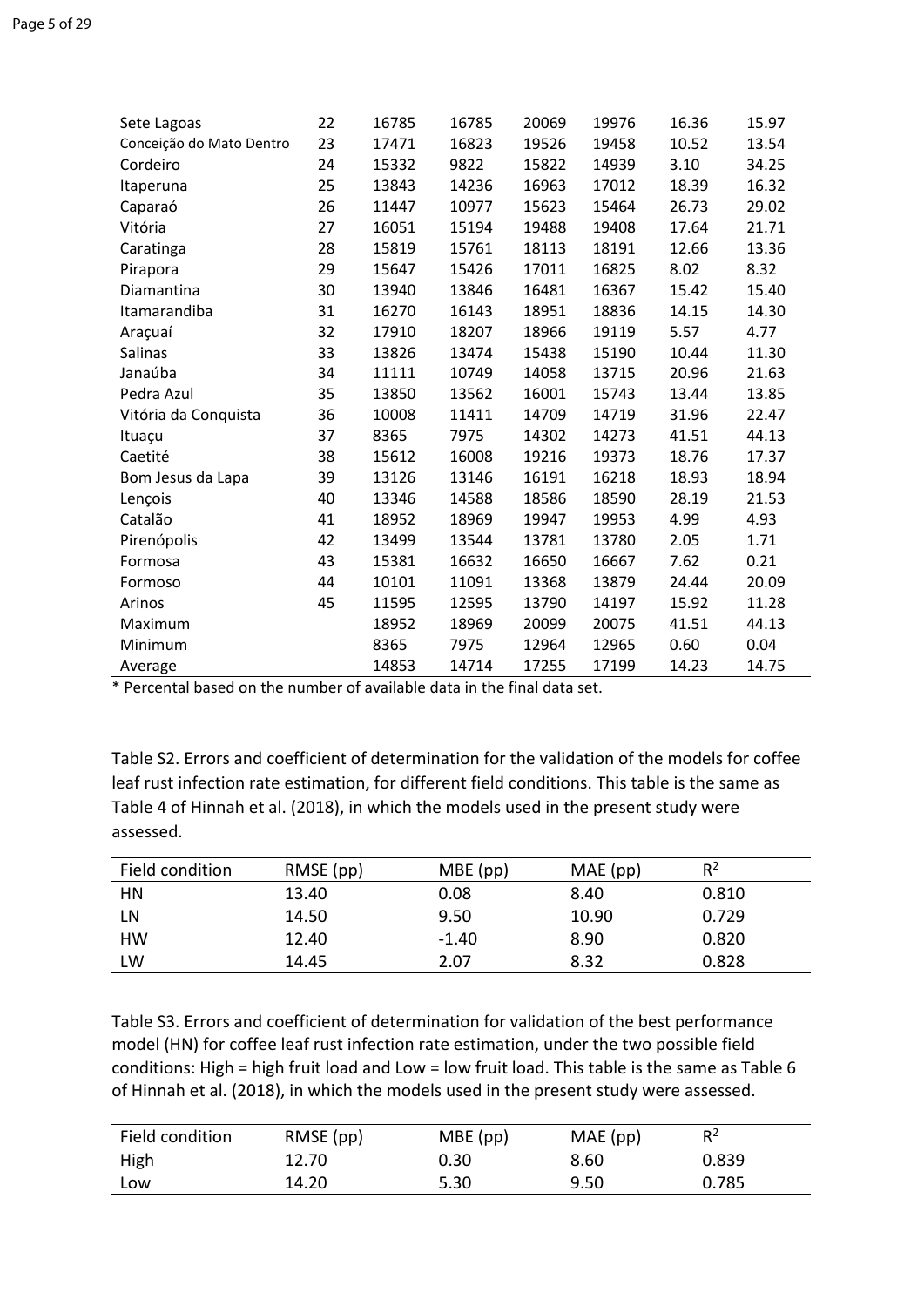Table S4. Contingency table of the HN model for coffee rust infection rate estimation under two fruit load conditions: High = high fruit load and Low = low fruit load. This table is the same as Table 7 of Hinnah et al. (2018), in which the models used in the present study were assessed.

| Fruit load conditions    | Threshold |           |  |
|--------------------------|-----------|-----------|--|
|                          | 5 pp (%)  | 10 pp (%) |  |
| High ( $n = 107$ months) |           |           |  |
| True negative            | 27.10     | 39.25     |  |
| False positive           | 19.63     | 21.50     |  |
| True positive            | 46.73     | 29.91     |  |
| False negative           | 6.54      | 9.35      |  |
| Precision                | 70.42     | 58.18     |  |
| Recall                   | 87.72     | 76.19     |  |
| F-measure                | 78.13     | 65.98     |  |
| Low ( $n = 107$ )        |           |           |  |
| True negative            | 26.17     | 42.06     |  |
| False positive           | 38.32     | 35.51     |  |
| True positive            | 29.91     | 17.76     |  |
| False negative           | 5.61      | 4.67      |  |
| Precision                | 43.84     | 33.33     |  |
| Recall                   | 84.21     | 79.17     |  |
| F-measure                | 57.66     | 46.91     |  |



Fig. S1. Performance of HN model on two possible fruit load conditions, due to yield alternancy. High = high fruit load; Low = low fruit load field conditions. Trend line (red dashed line) and 1:1 (straight line). This Figure is the same as Figure 3 of Hinnah et al. (2018), in which the models used in the present study were assessed.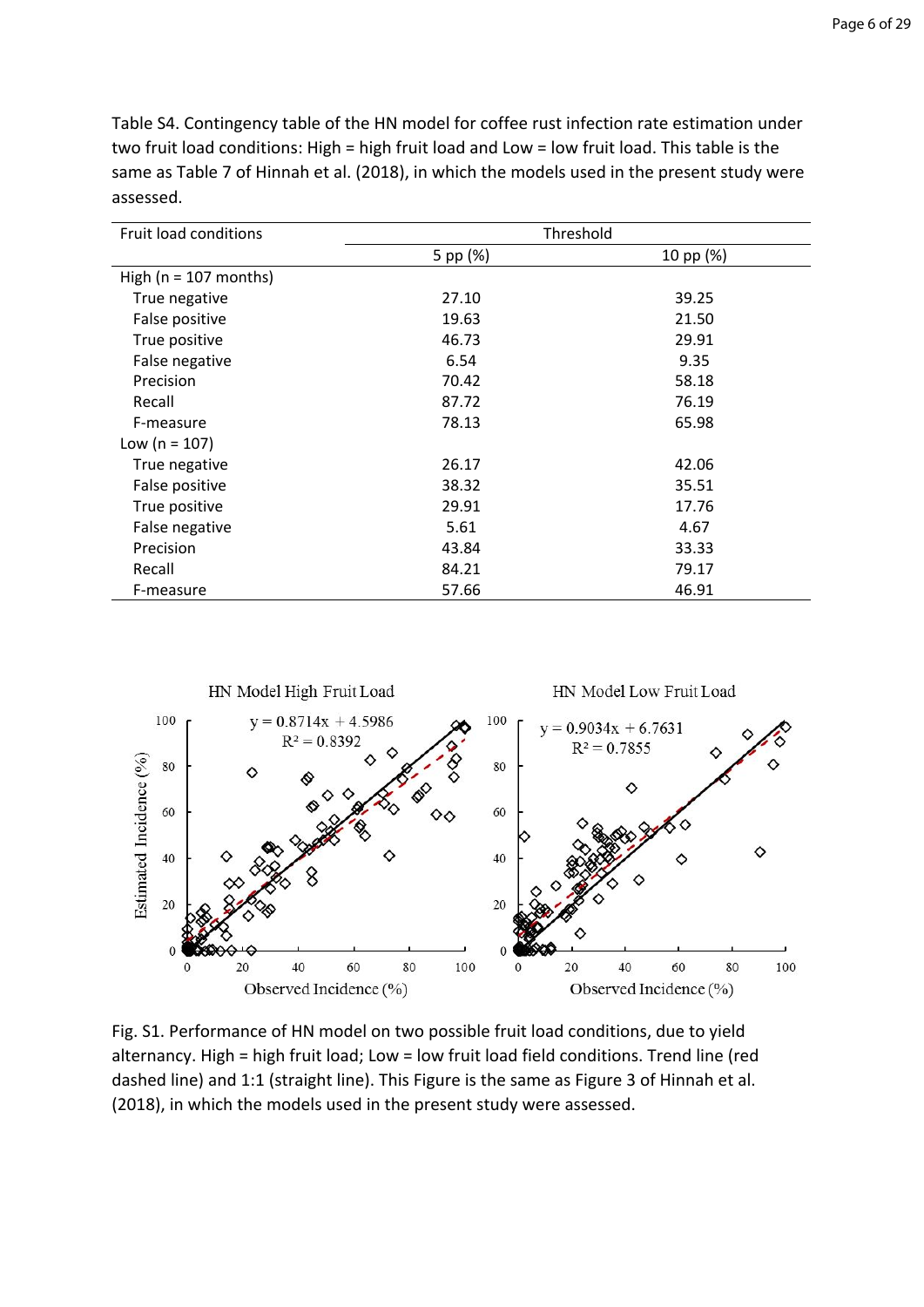#### **Literature Cited**

Hinnah, F. D., Sentelhas, P. C., Meira, C. A. A., and Paiva, R. N. 2018. Weather-based coffee leaf rust apparent infection rate modeling. Int. J. Biometeorol. 62:1847–1860.

Xavier, A. C., King, C. W., and Scanlon, B. R. 2015. Daily gridded meteorological variables in Brazil (1980-2013). Int. J. Climatol.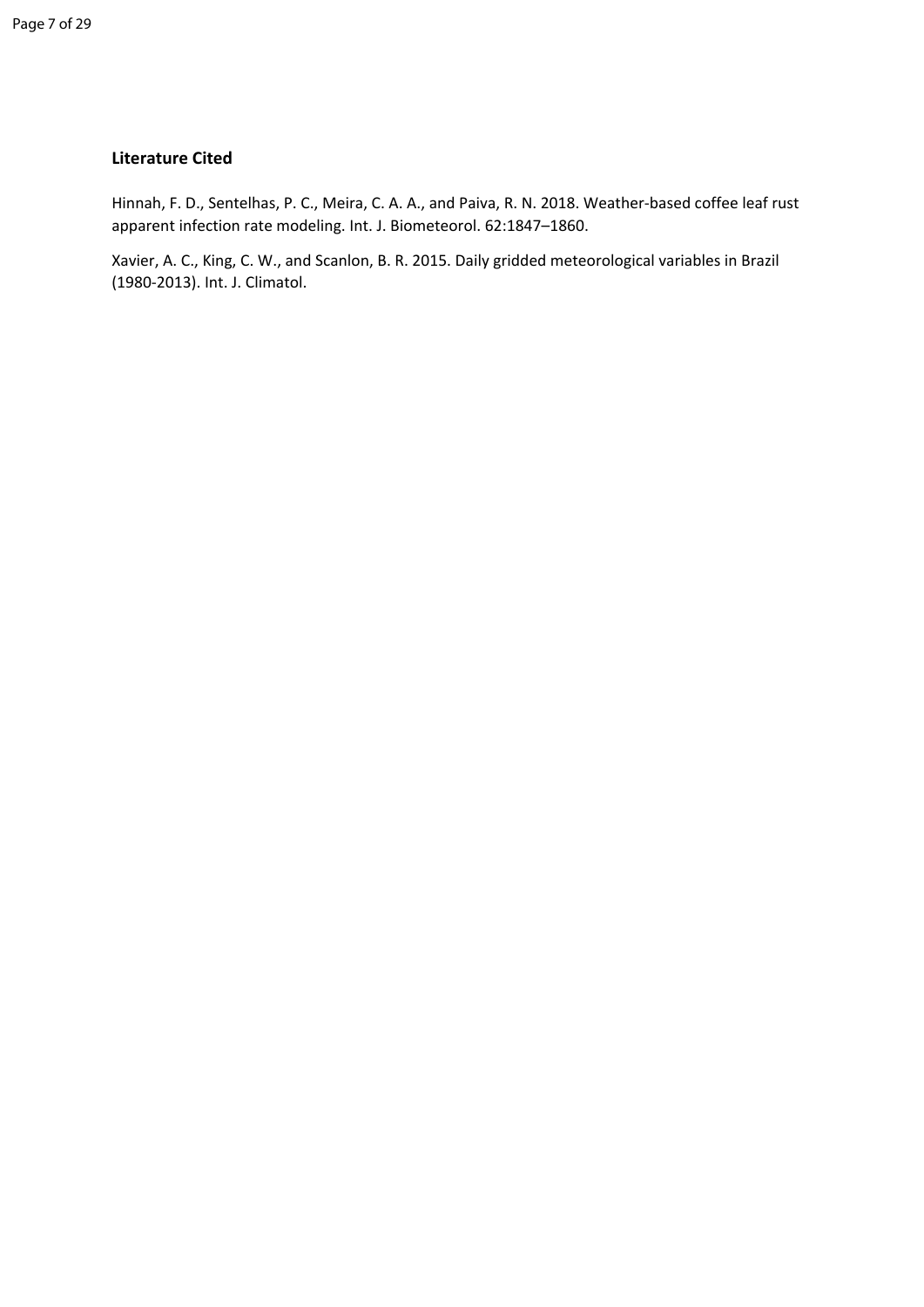## **Assessing Biogeography of Coffee Rust Risk in Brazil as Affected by the El Niño**

#### **Southern Oscillation**

4 Hinnah, F. D.<sup>1†</sup>; Sentelhas, P. C.<sup>1</sup>; Gleason, M. L.<sup>2</sup>; Dixon, P. M.<sup>2</sup>; Zhang, X.<sup>3</sup>.

 <sup>1</sup> ESALQ, University of Sao Paulo, Brazil.

 Iowa State University, Ames, USA.

 <sup>3</sup> The State University of New Jersey, New Brunswick, USA.

- †Corresponding author: Fernando D. Hinnah
- 11 E-mail: fhinnah@usp.br
- 

#### **ABSTRACT**

The El Niño Southern Oscillation (ENSO) is an oceanic-atmospheric phenomenon

influencing worldwide weather and climate. Its occurrence is determined by the sea

surface temperature (SST) anomaly of the 3.4 Niño region in the Pacific Ocean (5°N-5°S,

120°-170°W). El Niño (EN), Neutral (NT), and La Niña (LN) are the three possible phases of

ENSO, respectively for warm, normal, and cold SST anomaly. As in other regions around

the world, weather in Brazil is influenced by ENSO phases. The country is the major coffee

 producer in the world and production is strongly influenced by weather conditions, which affect plant yield, harvest quality, and interactions with pests and diseases. Coffee leaf

rust (CLR), caused by the fungus *Hemileia vastatrix*, is a major cause of coffee yield and

- 23 quality losses in Brazil, and requires fungicide spray applications every season. Because
- 24 CLR is highly influenced by weather conditions, it is possible to use weather variables to
- 25 simulate its progress during the cropping cycle. Therefore, the aims of this study were to
- estimate CLR infection rate based on a validated empirical model, which has daily
- minimum air temperature and relative humidity as inputs, and to assess the extent of
- ENSO influence on the annual risk of this disease at 45 sites in Brazil. Cumulative infection
- rates (CIR) were estimated daily from October to June of each growing season and
- location, based on the prevailing ENSO phase. Differences between the extreme phases
- (EN-LN), were assessed by the Two-One-Sided-Tests (TOST) method. Analysis of data from
- eight sites, located mainly in Paraná state, provided evidence of CIR differences between
- EN and LN phases (G1). Evidence of no difference of CIR between EN and LN was found in
- 18 sites (G2), whereas 19 sites showed no evidence of differences (G3), due to relatively
- large variation of CIR within the same ENSO phase. The G1 sites are located mostly in
- Southern Brazil, where ENSO exerts a well-defined influence on rainfall regime. In
- contrast, the G2 sites are mainly in Minas Gerais state, which is characterized as a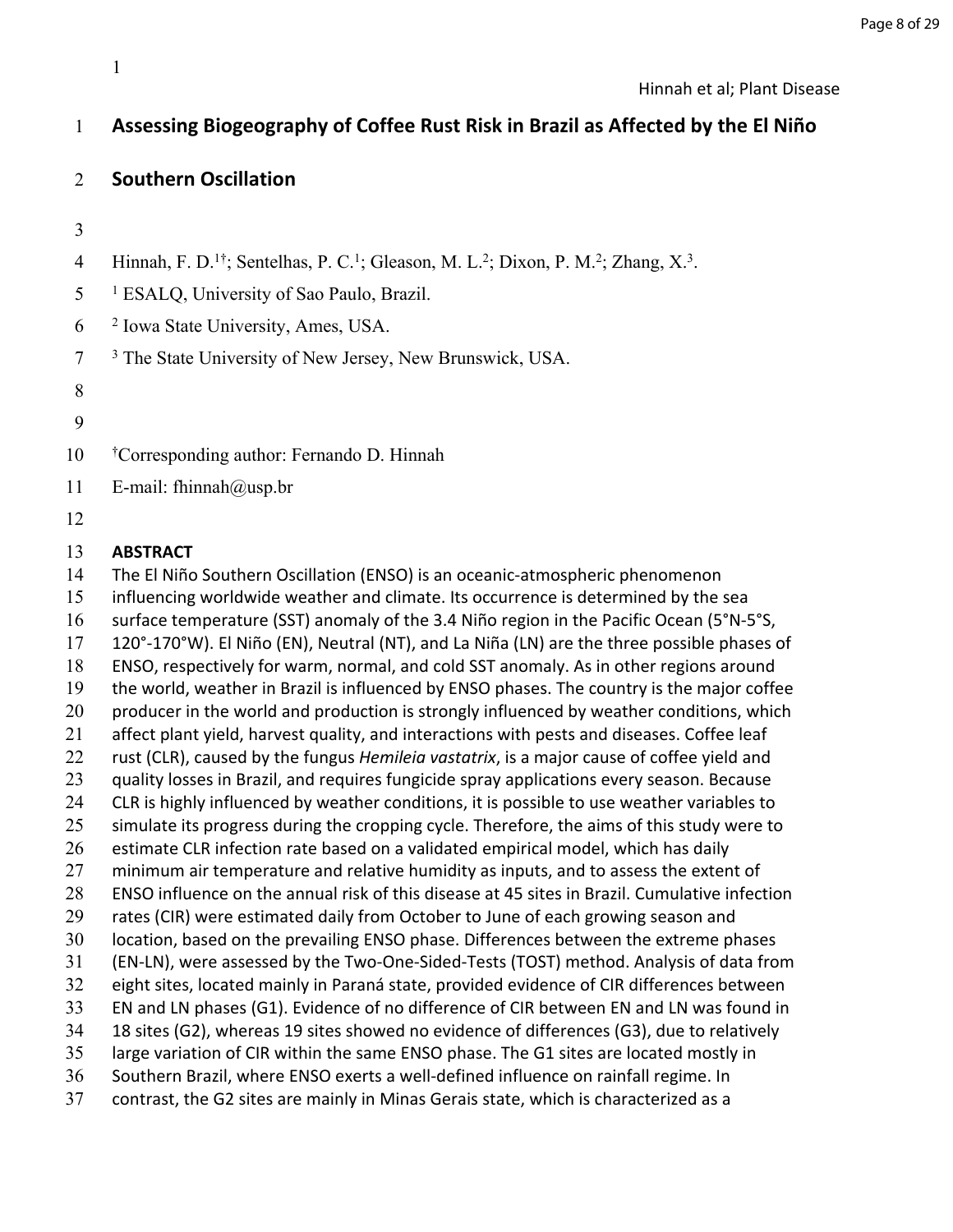transition region for ENSO influence on rainfall. The G3 sites are located between the northern region of Minas Gerais state and southern region of Bahia state, which is characterized by a sub-humid climate that is usually very dry during winter, and where rainfall can vary up to 300% from one year to another, influencing relative humidity and resulting in a high CIR variability. Therefore, ENSO had a well-defined influence on CIR only in Paraná state, a region with minor importance for coffee production in Brazil. No ENSO influence was found in more northerly zones where the majority of Brazilian coffee is produced. This is the first evidence of ENSO-linked regional impact on the risk of coffee rust. Keywords: *Hemileia vastatrix*; Infection rate; ENSO; Temperature; Relative humidity. The El Niño Southern Oscillation (ENSO) is a large-scale oceanic-atmospheric phenomenon which modifies regional and global air circulation, impacting rainfall and air temperatures regimes around the world (Fraisse et al. 2008; Nam and Baigorria 2015). The 52 phenomenon is characterized by warming or cooling of the Pacific Ocean surface beyond the normal average. In turn, this warming affects air pressure in the equatorial portion of the Pacific; this is called the atmospheric effect. The atmospheric effect promotes weakening of trade winds in the warm phase and their intensification in the cold phase, with resulting modifications in global circulation patterns (McPhaden et al. 2006). It is the largest oceanic- atmospheric circulation phenomenon, impacting seasonal weather patterns and interannual variability in several regions around the world, and, consequently, agriculture and the relationship of crops with pests and diseases (Berlato and Fontana 2003; Gergis and Fowler 2009; Schuirmann et al. 2006; McPhaden et al. 2006). Three possible ENSO phases are classified as a function of the average Pacific Ocean sea surface temperature (SST) anomaly (NOAA 2017): El Niño (SST anomaly ≥ 0.5°C); La Niña 63 (SST anomaly  $\leq$  -0.5°C); and Neutral (SST between -0.5 and +0.5°C). These phenomena occur from July of a given year to June of the next year, with the peak occurring around December. In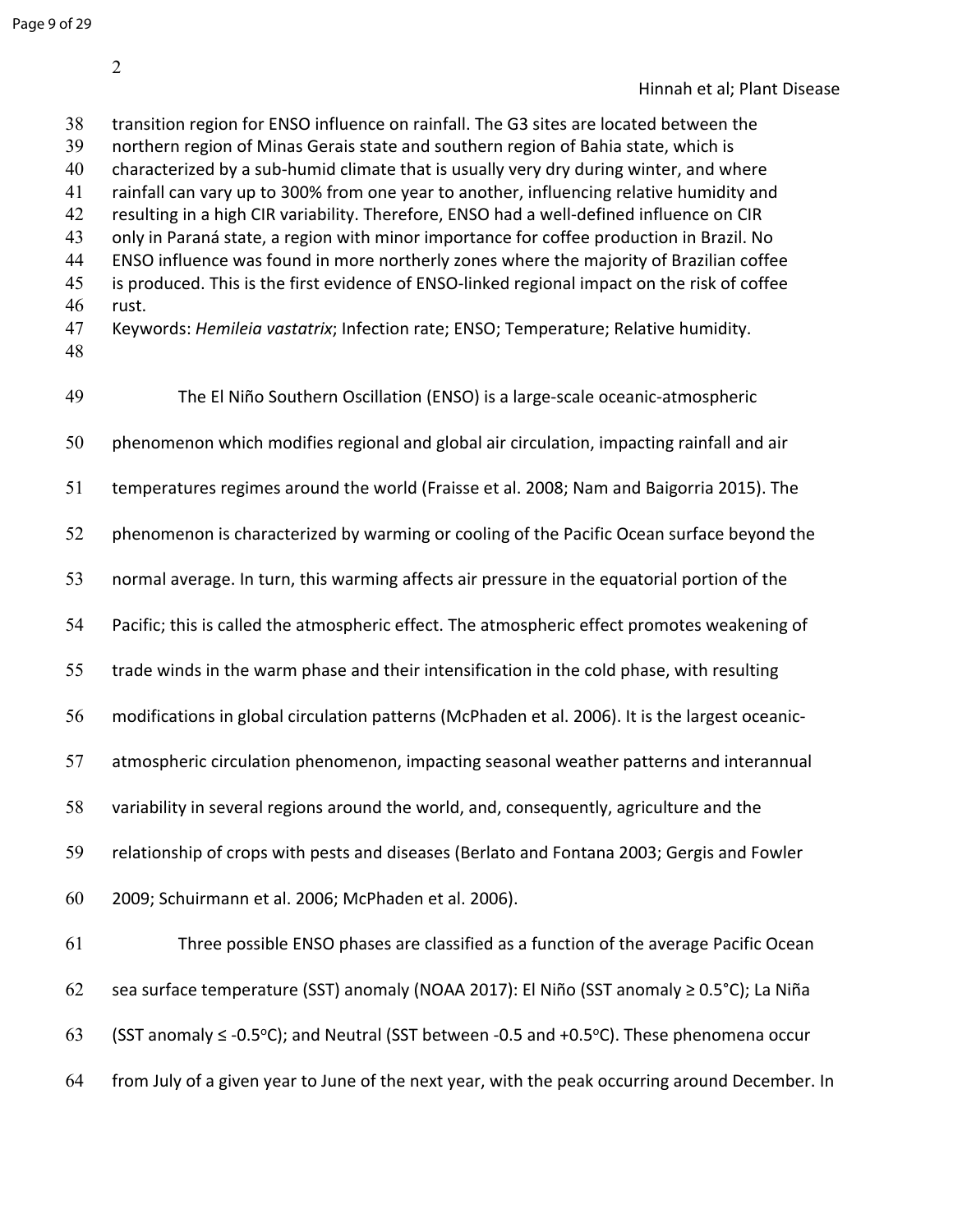Brazil, El Niño (EN) normally causes above-average rainfall in Rio Grande do Sul, Santa Catarina and Paraná states (South region), which impacts agriculture, resulting in maximum grain yields (Alberto et al. 2006; Berlato et al. 2005) and higher risk for occurrence of certain diseases (Del Ponte et al. 2011). In Northeast Brazil, EN causes below-average rainfall, resulting in agricultural droughts (Costa et al. 2015). In the Southeast region, where most of the coffee is grown, there is no defined pattern for rainfall, but there is a trend of higher temperatures, mainly at night (INPE 2016; Marengo and Camargo 2008).

 La Niña (LN) normally affects parts of Brazil in opposite ways compared to EN. For example, rainfall and temperatures in Southern Brazil are reduced, since colder and drier air masses can reach the region more frequently. On the other hand, in North and Northeast regions of the country, rainfall is more widely distributed, resulting in relatively favorable conditions for agriculture. In the Southeast region of the country, a transitional condition is again observed, with no defined weather patterns. In the Neutral phase (NT) periods, weather conditions in the different regions of Brazil tend to be within the normal range of variability. ENSO warm or cold phases tend to occur every 2 to 7 years and can persist for two or more consecutive years, and each rarely fails to re-occur within 10 years (McPhaden et al. 2006). Considering the influence of ENSO as the largest weather phenomenon worldwide, 82 with different episodes every season and strong impacts on crop yields and disease risk, it is important to understand how the different phases impact agriculture in Brazil. In this context, ENSO's impact on plant diseases is important since it will help to define the most effective management strategies (Del Ponte et al. 2011; Nam and Baigorria 2015).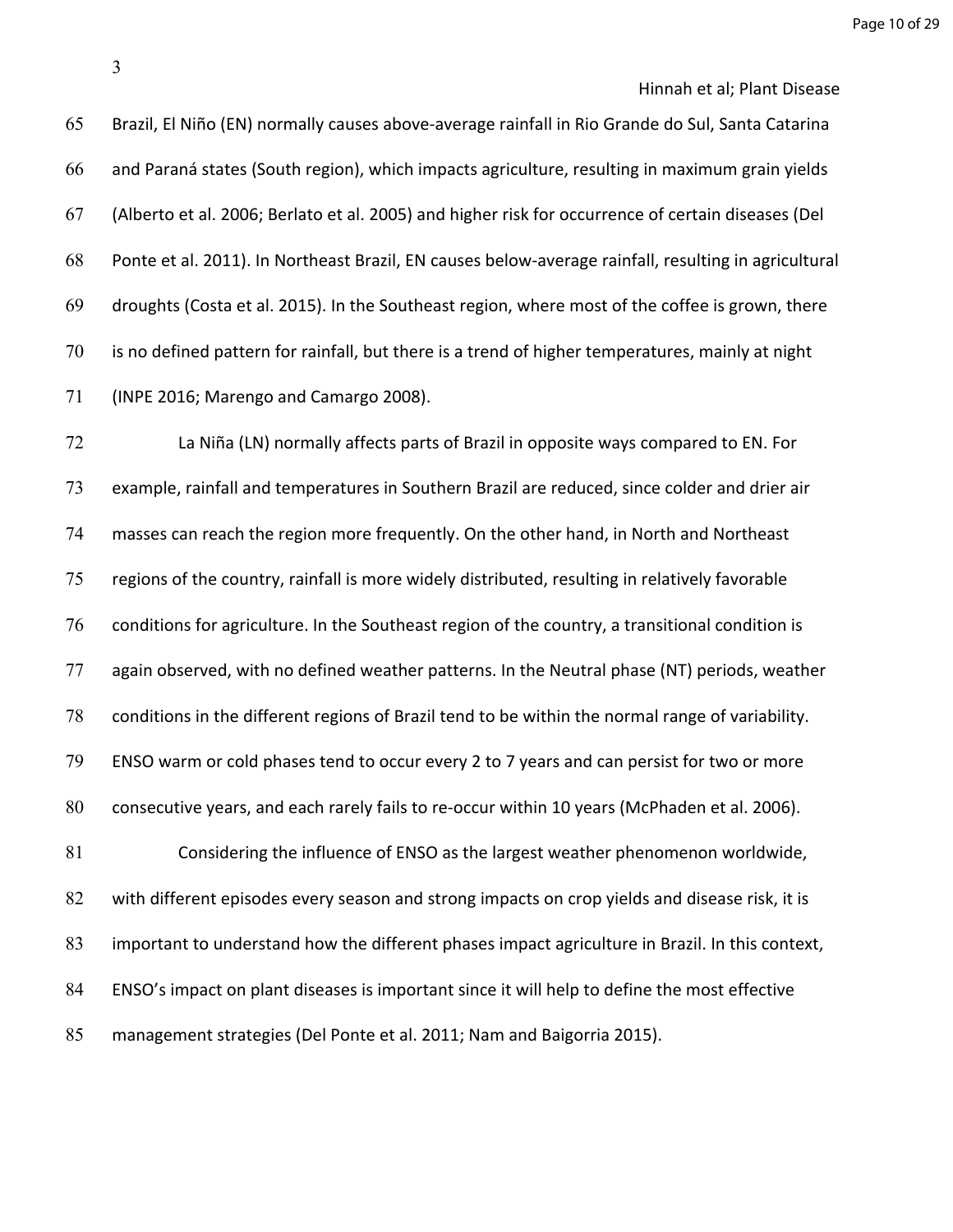Page 11 of 29

Hinnah et al; Plant Disease

| 86  | Coffee ranks as the fourth most valuable crop in Brazil, with a gross product around                |
|-----|-----------------------------------------------------------------------------------------------------|
| 87  | US\$ 6.57 billion and a planted area around 2 million ha (IBGE 2017). Brazil produced around 55     |
| 88  | million 60-kg bags in 2016 (ICO 2017), more than twice the total production of the second           |
| 89  | largest producer, Vietnam. Coffee leaf rust (CLR) is the most economically damaging coffee          |
| 90  | disease worldwide (McCook 2006). This disease, caused by the fungus Hemileia vastatrix, is          |
| 91  | responsible for up to 35% of disease-related losses where the weather conditions are favorable      |
| 92  | to the pathogen (Zambolim et al. 1997), mainly on Arabica coffee (Coffea arabica), which is         |
| 93  | more susceptible than Robusta coffee (C. robusta).                                                  |
| 94  | In Brazil the first symptoms of CLR usually appear in December (Meira et al. 2008) and              |
| 95  | epidemic severity varies according to fruit load, weather, and crop management (Avelino et al.      |
| 96  | 2006). The incubation period ranges from 28 to 65 days (de Moraes et al. 1976). Although the        |
| 97  | first symptoms appear in December, the CLR-infection-favorable period of the crop starts in         |
| 98  | October.                                                                                            |
| 99  | Because foliar diseases are highly influenced by weather conditions, management                     |
| 100 | decision tools that use weather inputs can help to rationalize and optimize disease control as      |
| 101 | well as to increase spray efficiency (Avelino et al. 2006). The assessment of disease risk on a     |
| 102 | seasonal and regional basis via models can also help growers and other stakeholders to              |
| 103 | mitigate deleterious impacts of climate change (Ghini et al. 2011; Salinari et al. 2006), while     |
| 104 | studies focused on year-to-year climate variability can help growers to prepare for changes in      |
| 105 | the crop risk environment over longer time scales. For CLR, several disease risk assessment         |
| 106 | models have been developed (Kushalappa et al. 1983; Meira et al. 2008) to be applied at field       |
| 107 | scale for forecasts within the growing season. Even with these initiatives, application of decision |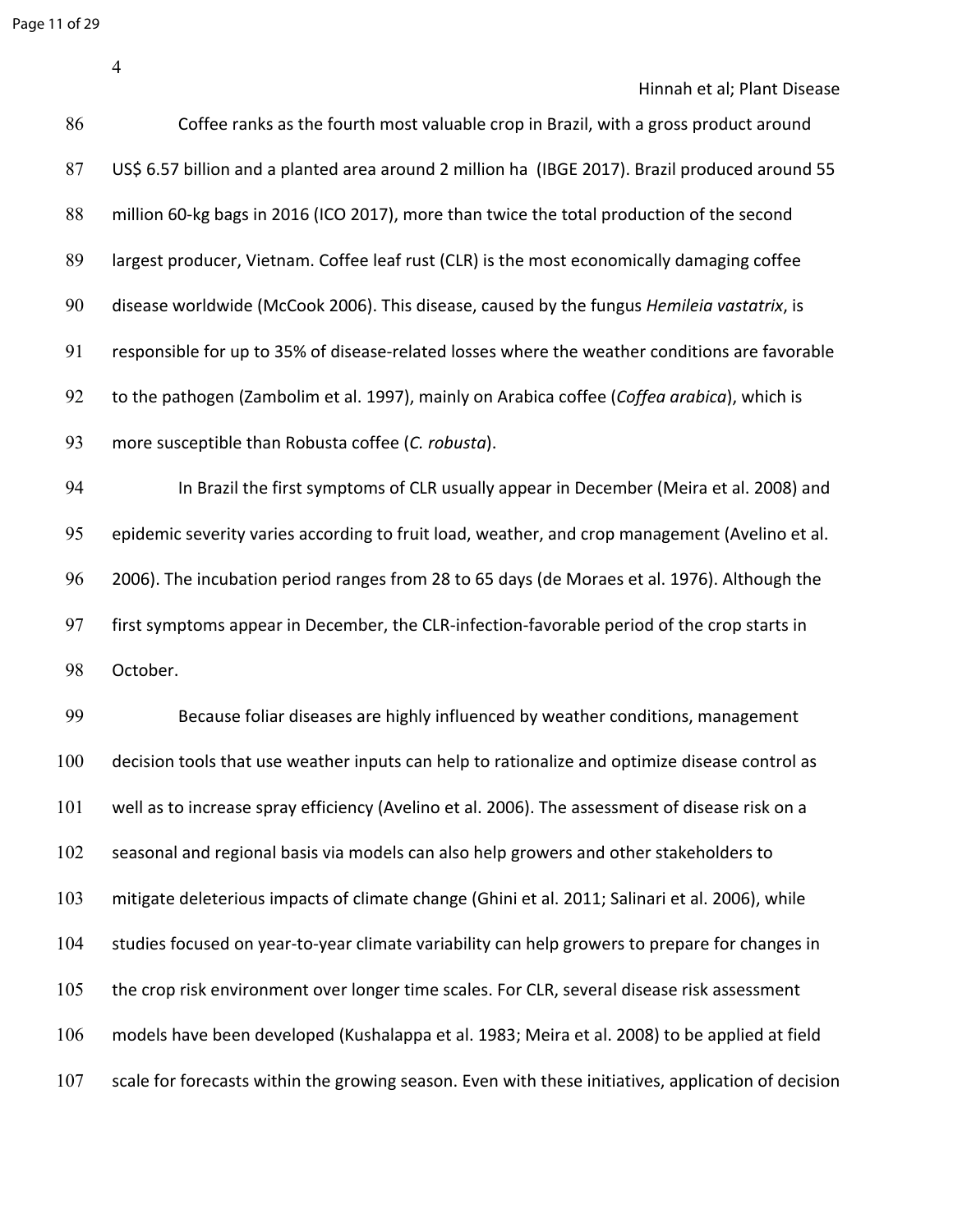CLR epidemics happen frequently in Brazil because the prevalent coffee varieties are susceptible, the weather is often favorable, and pathogen inoculum is abundant in all producing regions (Ghini et al. 2011; Meira et al. 2008; Zambolim et al. 1997). Gaining a better understanding of the impact of ENSO phases on CLR risk is of great importance for achieving more effective and cost-efficient disease control. The influence of this phenomenon on the risk of soybean rust epidemics in Rio Grande do Sul (Brazil's southernmost state) was noted by Del Ponte et al. (2011). A different approach, based on a method called confidence intervals, is 117 proposed here due to the inappropriateness of statistical tests in which the null hypothesis assumes that two means are equal (Ranganathan et al. 2015; Schuirmann et al. 2006). The hypothesis of this study is that ENSO events exert differential impacts on the risk of CLR 120 epidemics in coffee-producing regions of Brazil. Therefore, the objective of this study was to 121 estimate CLR incidence for different locations in the coffee- producing regions and growing seasons of Brazil, and to determine whether the CLR epidemics are ENSO-related. 

#### **Material and Methods**

 **Weather Data.** Weather data from 45 coffee-producing municipalities in seven states of Brazil were obtained from conventional weather stations of the National Institute of Meteorology (INMET) for the period 1 July 1961 to 31 August 2015 (Fig. 1). The data included daily mean relative humidity and minimum air temperature. The mean relative humidity is the average of three daily measurements, at 9 am, 3 pm and 9 pm, and the minimum air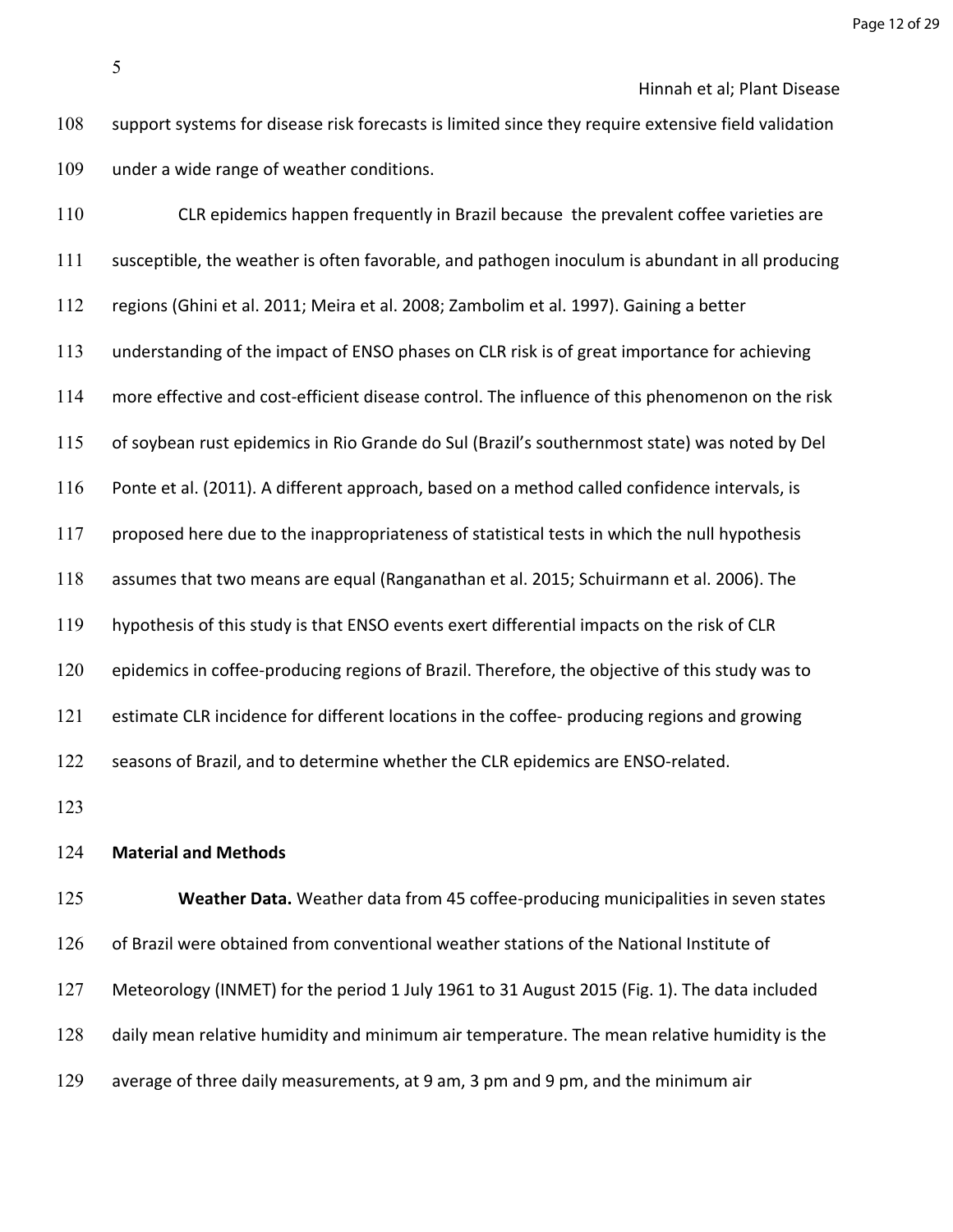Page 13 of 29

Hinnah et al; Plant Disease

| 130 | temperature is the lowest value observed for a given day. Measurements were made at 2-m                  |
|-----|----------------------------------------------------------------------------------------------------------|
| 131 | height by instruments that were housed in weather station shelters, with a Vaisala calibrated            |
| 132 | Temperature-Relative humidity probe, model HMP-110.                                                      |
| 133 | Missing weather data from the assessed series were filled in with gridded data from                      |
| 134 | the data base of Xavier et al. (2015), which has data for a grid of 0.25° * 0.25°. The data used for     |
| 135 | filling in gaps were extracted from a raster file. This procedure was applied to keep the weather        |
| 136 | data series as complete as possible. A comparison among the original and final data sets is              |
| 137 | shown at Supplementary Table S1.                                                                         |
| 138 | Disease estimation model. A model for CLR infection rate estimation, developed with                      |
| 139 | CLR progress curves from a total of 88 site-seasons in the main Brazilian coffee production              |
| 140 | region (Hinnah et al. 2018), was used to estimate daily CLR infection rate ( $r_{HN}$ ), considering the |
| 141 | highest-risk condition for the crop, which is with high fruit load and narrow row spacing                |
| 142 | (equation 1):                                                                                            |
| 143 | (Equation 1)<br>$r_{HN}$ = -1.293 + 0.019 Tmin <sub>(30-60d)</sub> + 0.017 RH <sub>(30-60d)</sub>        |
| 144 | where: Tmin and RH are, respectively, the averages of daily minimum air temperature and                  |
| 145 | mean relative humidity for 30 to 60 days before the estimation date (30-60d). This model                 |
| 146 | presented a coefficient of correlation between observed and estimated infection rates of 0.516,          |
| 147 | and was significant at P<0.01. The quantitative and qualitative validation of this model with an         |
| 148 | independent dataset showed that the percentage of hits was 73.83%, for an infection rate limit           |
| 149 | of 5%, which can be considered sufficiently high for predicting risks of the complex CLR                 |
| 150 | pathosystem. The performance of this model is presented in Hinnah et al. (2018) and these                |
| 151 | results are presented in Tables S1, S2, S3 and Figure S1 in the Supplementary material. The CLR          |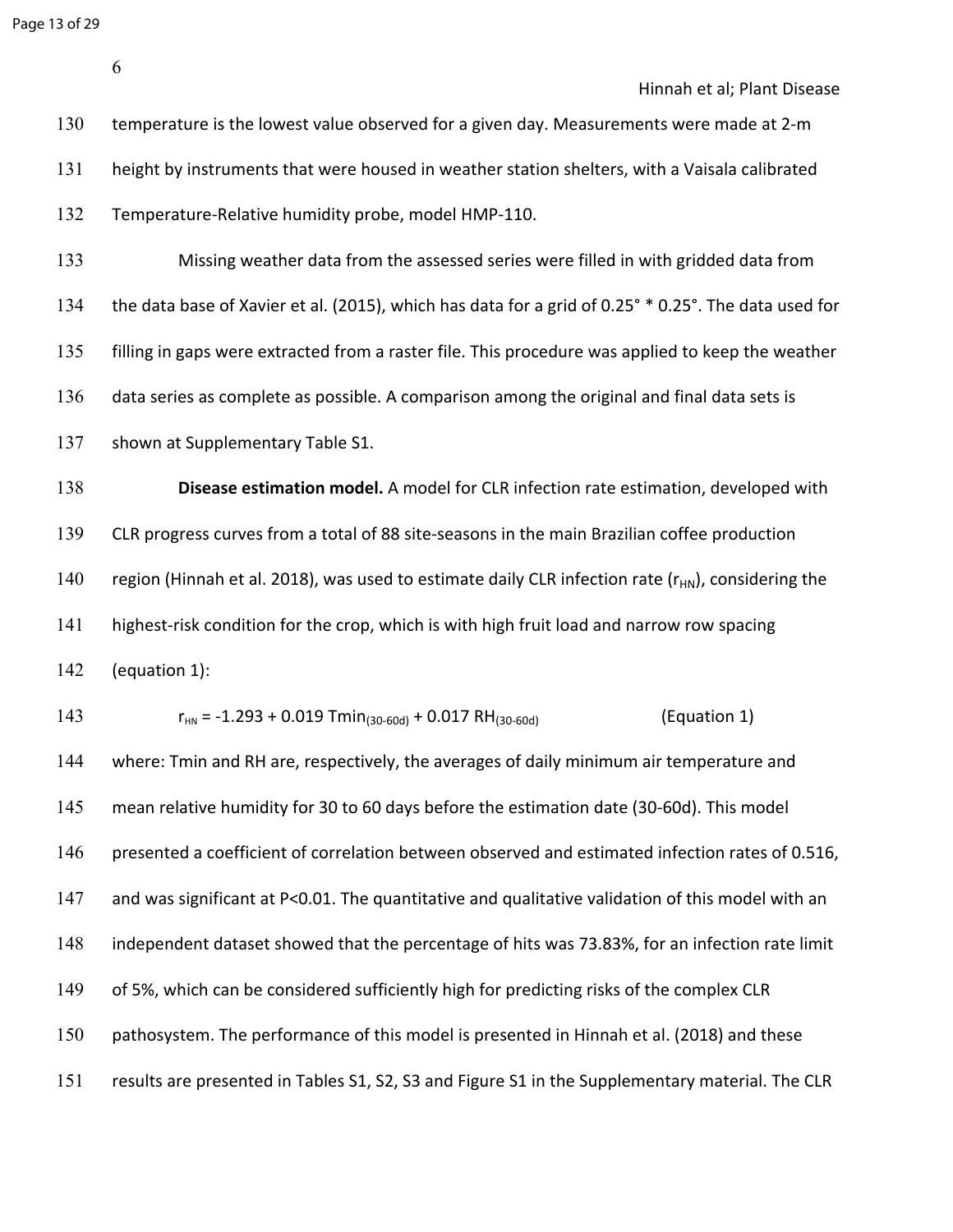Page 14 of 29

Hinnah et al; Plant Disease

152 infection rate ( $r_{HN}$ ) was estimated every season from 1 October of a given year (designated as year 1) until 30 June of the subsequent year (year 2), encompassing the entire CLR-favorable period during the production of a single coffee crop. Estimated daily infection rates were summed for each coffee growing season; this sum was termed the coffee leaf rust cumulative infection rate (CIR), which was used to identify the risk of CLR for each growing season. CIR should be considered as an index for disease risk assessment and not necessarily how much the disease is predicted to increase from the beginning to the end of the coffee production cycle. **El Niño Southern Oscillation.** For defining ENSO phases, U.S. National Oceanic and Atmospheric Association (NOAA) temperature thresholds were used. When Pacific Ocean surface temperature in the Niño 3.4 region (5°N-5°S, 120°-170°W) was ≥ +0.5 °C above normal or ≤ -0.5 °C below normal for 5 consecutive 3-month running averages, El Niño (EN) or La Niña (LN), respectively, were considered to be established (NOAA 2017). The Niño 3.4 region is the 165 most closely observed portion of the Pacific Ocean for detecting temperature changes associated with ENSO (Lyon and Barnston 2005; McPhaden et al. 2006). When five consecutive 167 3-month running averages were between +0.5 °C and -0.5 °C, the Neutral (NT) condition was assumed to be established. Classification of years from 1962 to 2015 in relation to ENSO phases is presented in Table 1. As ENSO conditions start at the beginning of the second half of year 1 and finish at the middle of year 2 (Berlato and Fontana 2003), the weather consequences of ENSO conditions normally affect coffee yield during year 2 (e.g., the 2008 La Niña event in Table 1 started in the second half of 2007).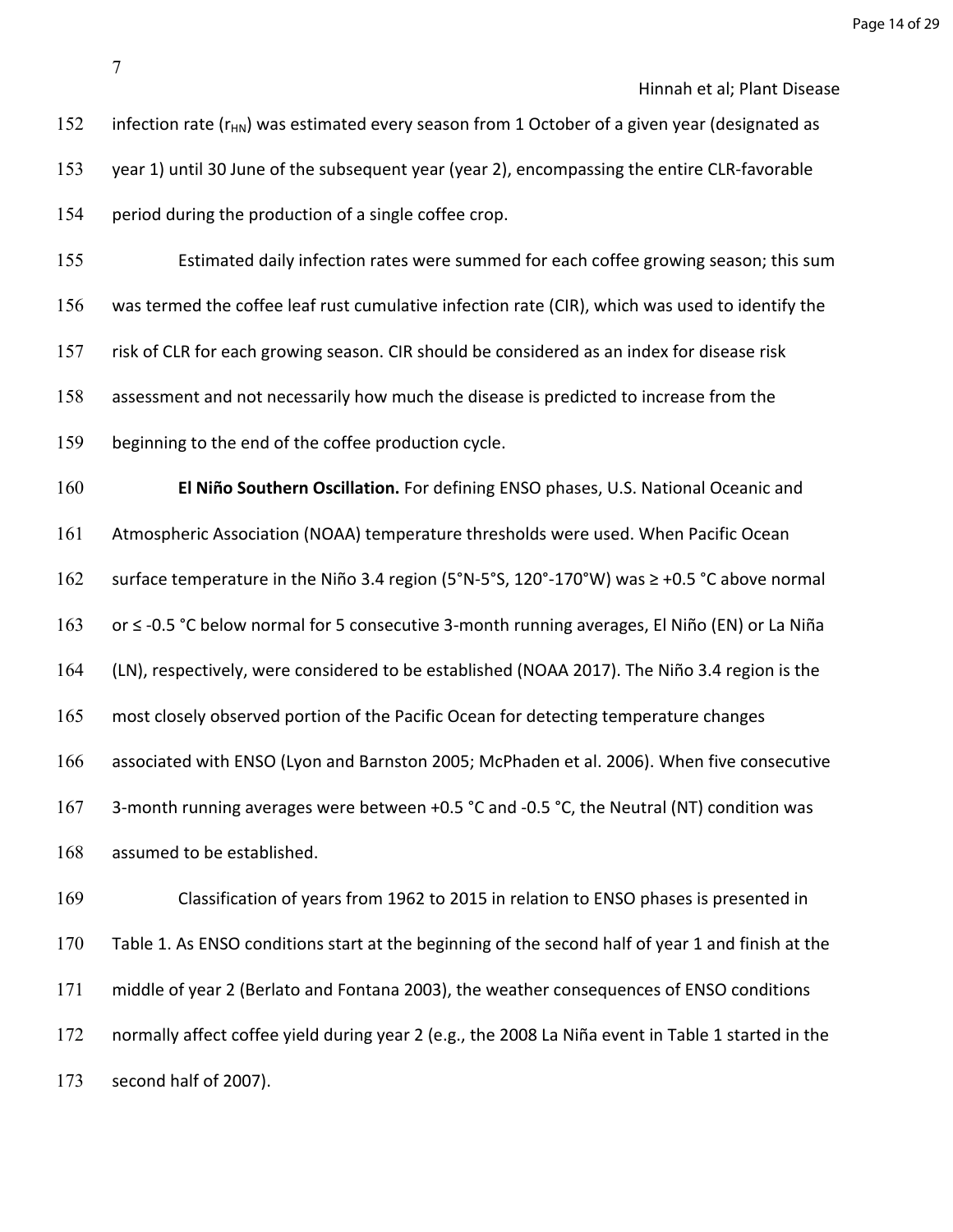Page 15 of 29

Hinnah et al; Plant Disease

| 174 | Data Analysis. Differences in CIR among growing seasons at each site during EN and LN                |
|-----|------------------------------------------------------------------------------------------------------|
| 175 | conditions were evaluated by the Two-One-Sided-Tests (TOST) method (Schuirmann 1987),                |
| 176 | which was used to test the null hypothesis of non-equivalence. An equivalence test requires a        |
| 177 | priori specification of equivalence bounds that separate differences that are considered             |
| 178 | negligible from those that are considered large. For example, if differences in mean CIR             |
| 179 | between -10 and 10 were considered small but differences >10 or <-10 were considered large,          |
| 180 | the equivalence bounds could be set as -10 and 10. The TOST method is equivalent to                  |
| 181 | constructing a $(100-2\alpha)$ % confidence interval for the mean difference and rejecting the null  |
| 182 | hypothesis at level $\alpha$ when that confidence interval falls completely inside the equivalence   |
| 183 | bounds. For example, a 90% confidence interval of (-1, 8) is completely inside equivalence           |
| 184 | bounds of (-10, 10), so its p-value is < 0.05. However, a 90% confidence interval of (-5, 11) is not |
| 185 | completely inside (-10, 10), so the p-value is > 0.05. In other words, we can consider a figure      |
| 186 | whose upper and lower bounds are -10 and 10. When the bars that represent the locations are          |
| 187 | completely above the 0 line, it represents evidence of difference between EN and LN for a given      |
| 188 | site. When the bars are completely inside the -10 and 10 bounds it represents evidence of no         |
| 189 | difference between EN-LN. Finally, when the bars cross the -10 or 10 bounds it indicates no          |
| 190 | evidence of difference for EN-LN for the given site.                                                 |
| 191 | We proposed a novel statistical approach to assess these data. The usual test, with the              |

null hypothesis that two means are equal, is not appropriate (Dixon and Pechmann 2005;

Ranganathan et al. 2015). A large p-value, e.g. 0.4, could be from a small difference that is

precisely known or a very large difference that is poorly known. The first p-value supports the

conclusion of a negligible effect whereas the second does not. Equivalence tests as used here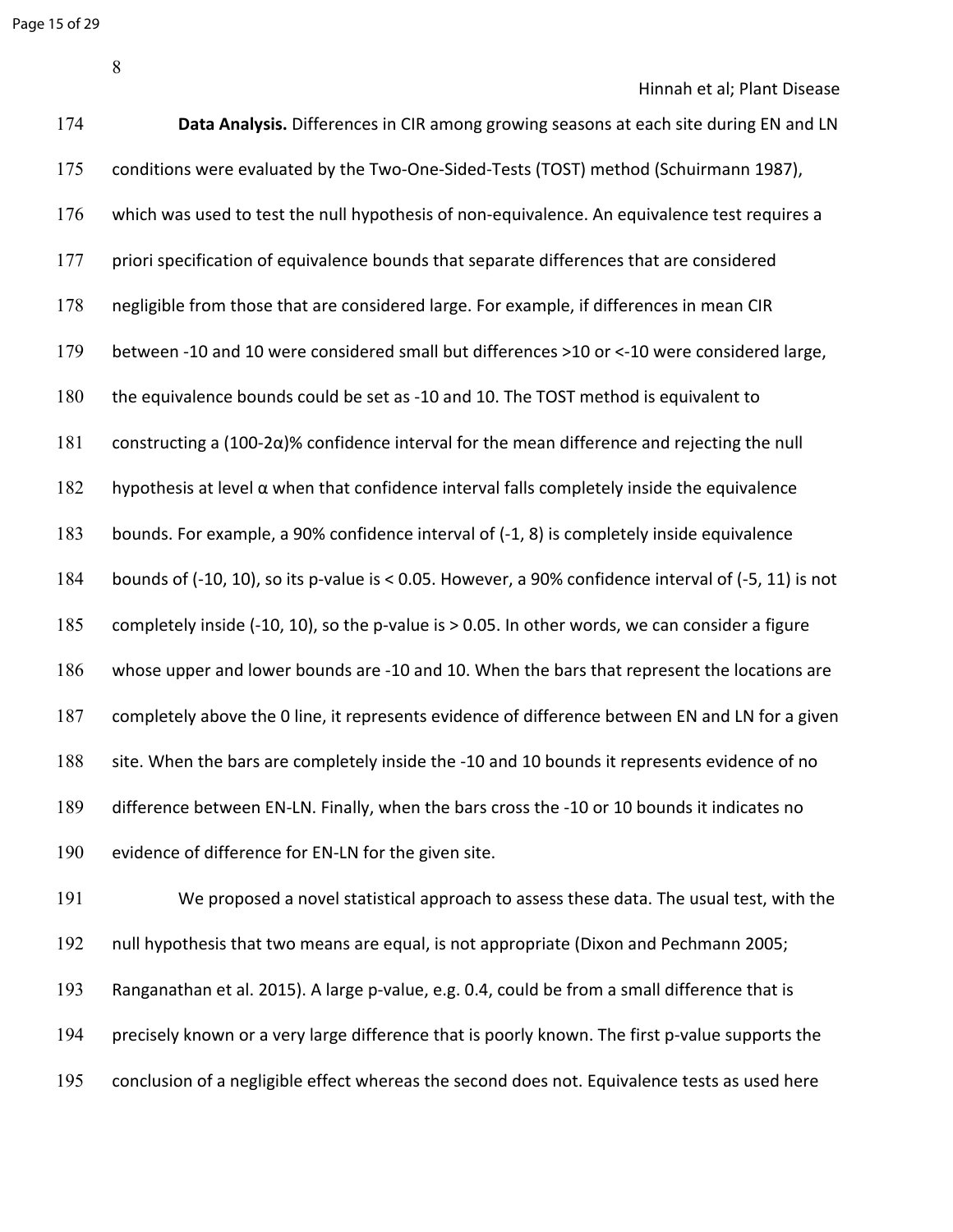Page 16 of 29

Hinnah et al; Plant Disease

 reverse the usual null and alternative hypotheses (McBride 2005; Wellek 2010). The equivalence null hypothesis is that two groups are not equivalent, i.e. that the difference between two groups is large. This is rejected, i.e. the associated p-value is sufficiently small, when the estimated difference is sufficiently precise and close to 0. When the equivalence null hypothesis is rejected, the data provide evidence of a negligible effect. Due to using equivalence bounds based on a confidence interval for the mean difference between EN-LN, we 202 designated this method as the confidence intervals method. Mean CIR for each contrasting ENSO phase (EN and LN) at each site was estimated by fitting a mean model with a first-order autoregressive temporal correlation to all site-seasons 205 with valid data. Each site was fit separately. Inspection of the autocorrelation function of the residuals indicated that a first-order autoregressive pattern was appropriate at most sites. After 207 that, 90% confidence intervals for the mean difference between EN and LN seasons at each site were calculated. A model with season as a linear trend in addition to the three categories of means was also considered. At most sites, the coefficient for the season trend was not significantly different from 0. At all sites, adding a season trend had minimal effect on the confidence interval for the EN-LN difference. All computations were done in SAS using the PROC MIXED procedure. In circumstances where weather data for some seasons were unavailable, a spatial exponential correlation structure was used to account for potentially irregularly-spaced observations. This structure is a reparameterization of a first-order autoregressive correlation

215 structure. Table 2 presents the sites used for analysis with their respective number of seasons 216 with EN, LN or NT occurrences.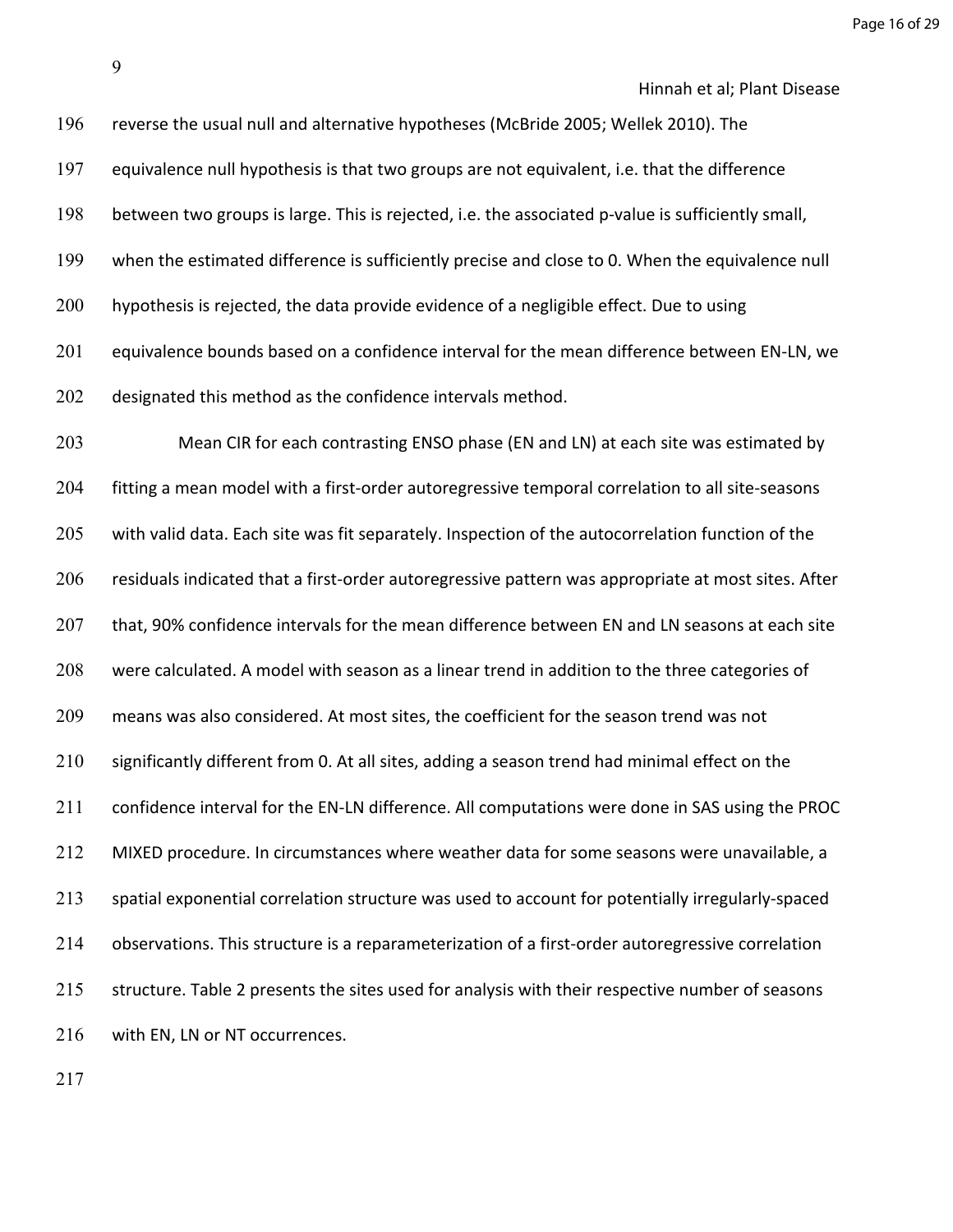Page 17 of 29

**Results**

Hinnah et al; Plant Disease

| 219 | The results of this study are presented in two different ways: in a graph (Fig. 2), which             |
|-----|-------------------------------------------------------------------------------------------------------|
| 220 | allows to see CIR confidence intervals and how each location is classified according to ENSO          |
| 221 | phase impact on CLR risk; and a map (Fig. 3), which illustrates the spatial distribution of ENSO      |
| 222 | phase effect on CIR, according to the classification methods used - TOST.                             |
| 223 | The EN-LN analysis, representing the extreme phases of the ENSO phenomenon,                           |
| 224 | showed no overall impact for CIR in the Brazilian coffee-producing region (Fig. 2). For eight sites   |
| 225 | (hereafter designated Group 1), the ENSO phenomenon significantly impacted the risk of CIR,           |
| 226 | showing evidence of difference. The remaining 37 sites showed no ENSO-related difference in           |
| 227 | CLR risk; these included 18 sites that showed evidence of no differences (designated Group 2)         |
| 228 | and 19 sites that showed no evidence of differences (designated Group 3).                             |
| 229 | The eight sites in Group 1 represented 17.7% of the total sites (Fig. 2). Of the five sites           |
| 230 | located in Paraná state, four presented evidence of difference between EN and LN years (sites         |
| 231 | 1, 2, 4, and 5). Other Group 1 sites are in the state of São Paulo (sites 7 and 8) and Minas Gerais   |
| 232 | (sites 13 and 31). At all eight sites, EN seasons showed more favorability for CIR than LN            |
| 233 | seasons (Fig. 3).                                                                                     |
| 234 | The Group 2 sites, which showed statistical evidence of no difference in CLR risk                     |
| 235 | between EN and LN (Fig. 2 and 3), are located mainly between 17°S and 23°S. Only Pirenópolis          |
| 236 | (site 42) is located at a lower latitude. The sites in this group are located mainly in Minas Gerais, |

of difference (Fig. 2 and 3), are in latitudes lower than 17°S. The exceptions are Campo Mourão

Rio de Janeiro, São Paulo and Goiás states. The majority of the Group 3 sites, with no evidence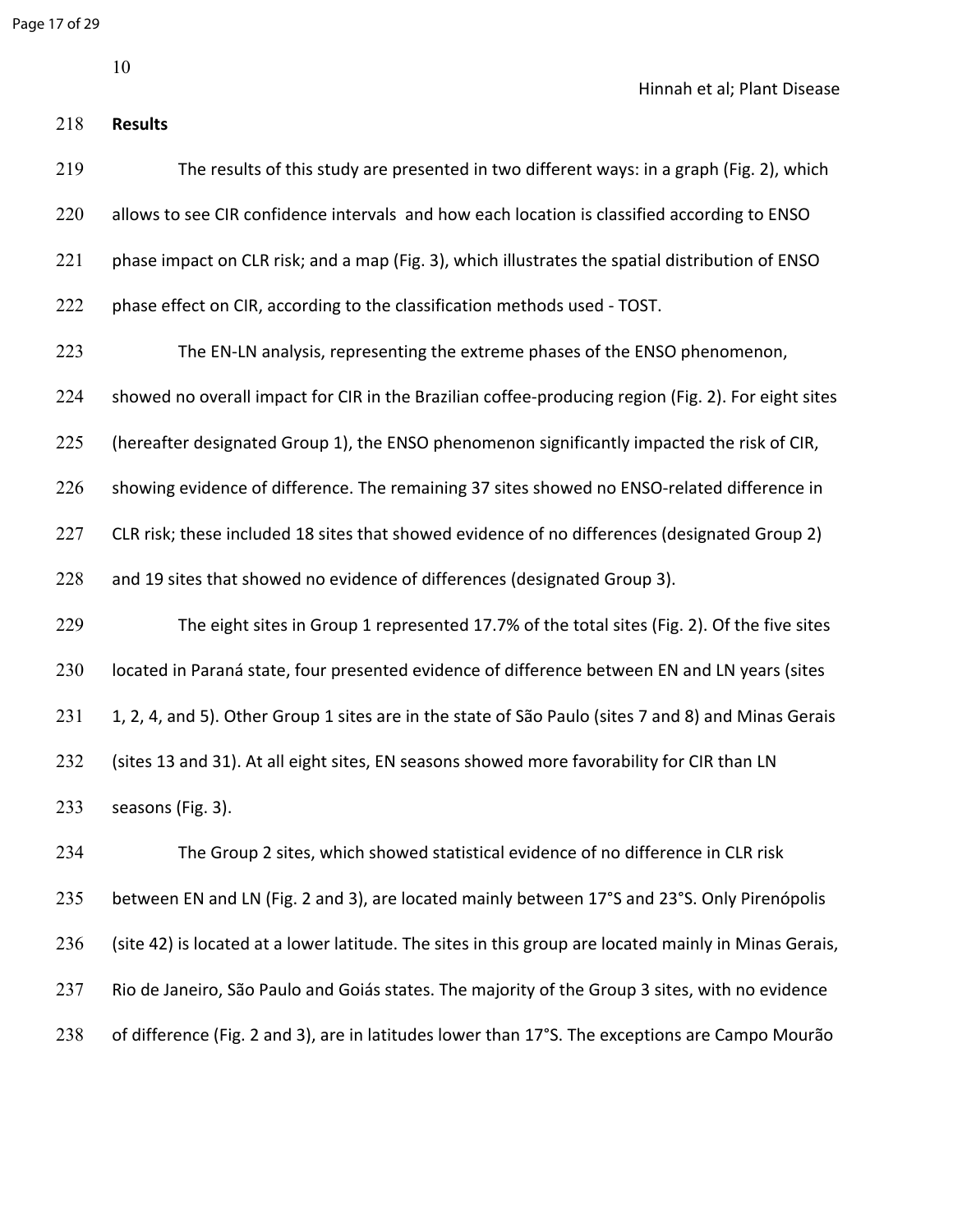When the extremes of the confidence interval bars occurred between the -10 and 10 242 bounds, the site showed evidence of no difference in CIR between EN and LN episodes (Group 243 2). In these situations, the null hypothesis of non-equivalence between the two groups was accepted, due to the precisely known difference between the groups. The 18 sites of Group 2 245 are located in a geographical transition region for the ENSO phenomenon, mostly between 17°S and 23°S. North of this line, only Pirenópolis (42) showed the same behavior. Sites of Group 3 have their lines crossing at least one of bounds (-10 or 10), with 18 of 248 the 19 sites crossing the upper bound of 10. This result implies a trend for higher CIR values in the EN episodes, but with so much variance between ENSO episodes that no evidence of difference could be confirmed. Except for site 31, the largest variation in Group 3 was for sites from 30 to 40, all located in northern Minas Gerais and southern Bahia, between 12°S and 17°S, 252 in the most northern areas of the coffee-growing region. As most of the confidence interval bars were placed above the -10 bound and crossing 254 above the 10 bound, there was a trend of higher CIR during EN conditions than during LN, although it was highly variable among sites (Fig. 2). Due to these large variations, 19 of the sites exhibited no evidence of difference, which means very large variability. In other words, the 257 differences of CIR between EN and LN were too large within each ENSO episode to be consistently separated.

**Discussion**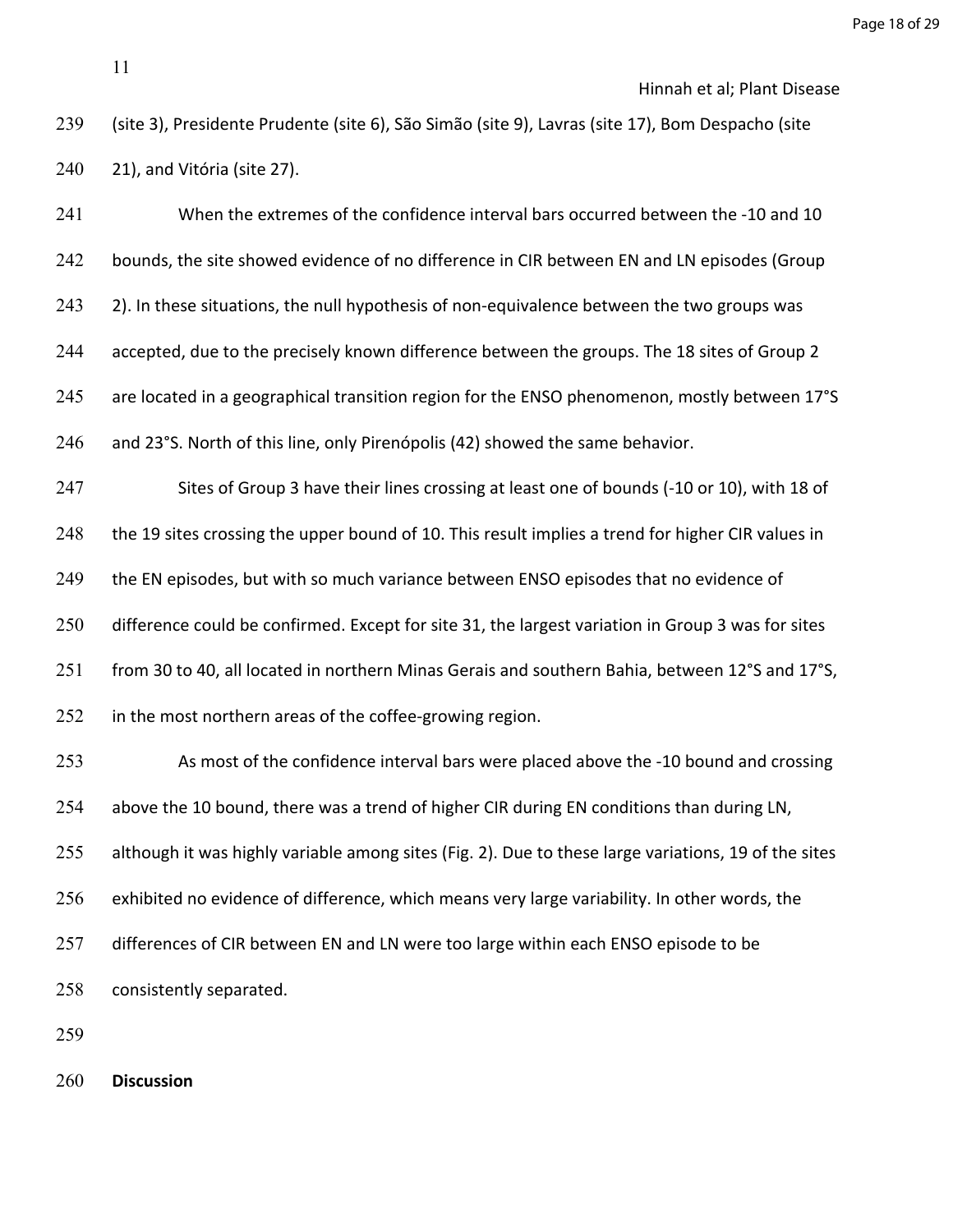Page 19 of 29

12

Hinnah et al; Plant Disease

261 **ENSO effects on coffee leaf rust infection rates.** The present study is the first to assess 262 coffee leaf rust risk on a regional basis using ENSO patterns and applying TOST. This method was 263 used primarily to validate bioequivalence; it is uncommon in phytopathology, where studies 264 normally use more traditional statistical analysis. In the present study it was possible to integrate 265 a weather-based CLR intensity index (CIR), ENSO phases and a new statistical approach to 266 generate relevant results for disease risk assessment. These results are valuable for Brazilian 267 coffee growers because they show that ENSO's impact on CLR risk is confined primarily to the 268 southernmost part of the country's coffee-growing region. The implication of this insight is that 269 growers in this southern area can take note of a prevalent or developing ENSO phase when 270 formulating their disease-management plans for a growing season; for example, in deciding how 271 much fungicide they need to order each year. Equally important, the results showed that vast 272 majority of Brazilian coffee farms were located in regions that showed no clear-cut ENSO impact 273 on CLR risk; therefore, farmers in these regions need not include monitoring of ENSO phases in 274 their disease risk assessment strategies. This type of ENSO-based disease risk assessment may 275 have application for CLR risk assessment in other regions of the world, and may also be useful in 276 management of other crop diseases for which weather-based assessment tools have been 277 developed.

278 To our knowledge, this is the first study analyzing ENSO effects using the confidence 279 interval methodology, which summarizes differences between ENSO seasons of a large data 280 series with multiple sites in a simple figure. This approach paves the way for further long-term 281 studies of ENSO impact on large geographic regions. Possible application could include not only 282 disease risk assessment (disease prevalence, incidence, and severity as well as disease loss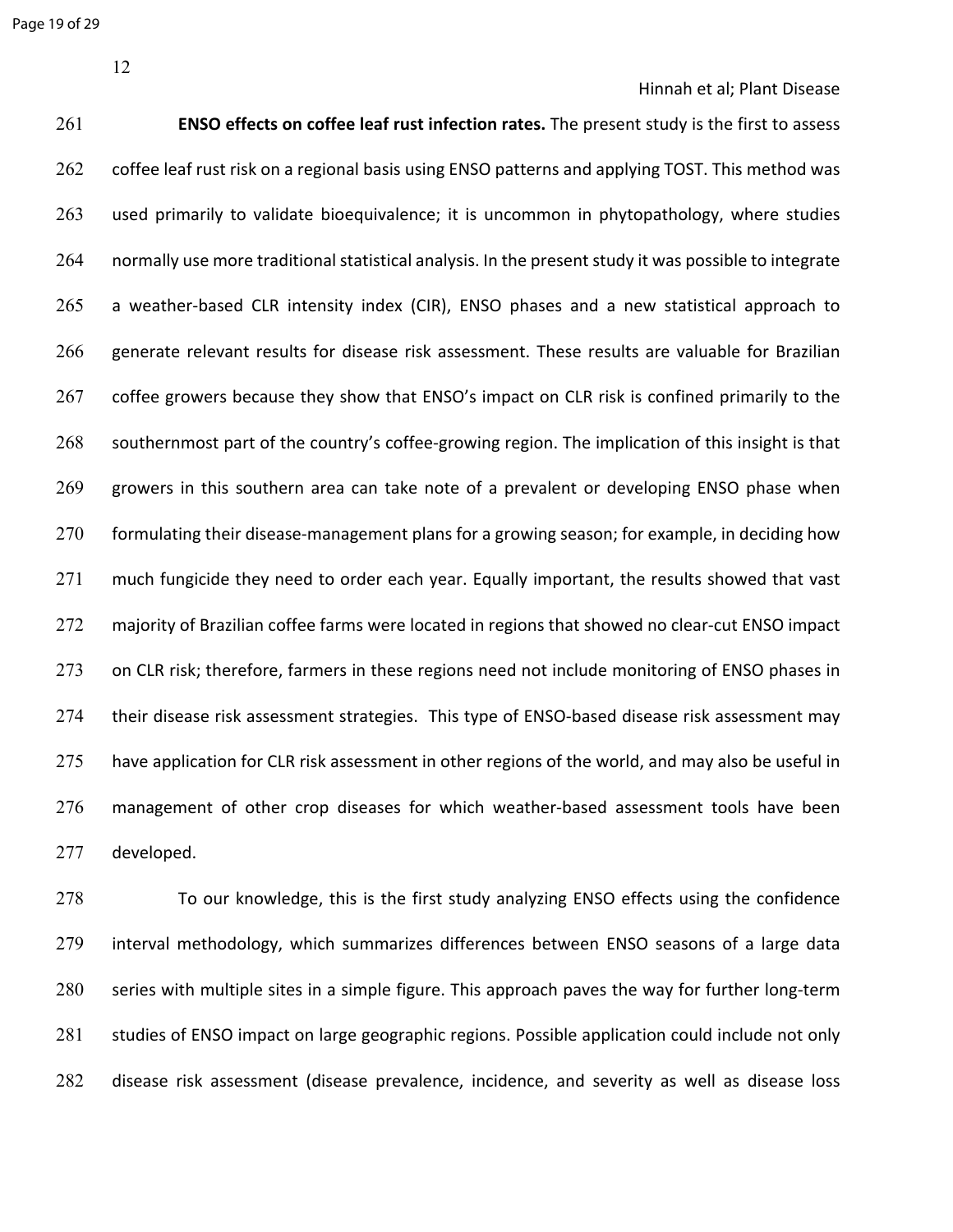estimates), but also analysis of weather variables (e. g., air temperature, relative humidity, rainfall, solar radiation) under ENSO influence, which can yield multiple economic and social benefits beyond crop disease control.

286 A box-plot analysis was used previously to assess ENSO impact on crop disease risk (Del Ponte et al. 2011). The study area covered Rio Grande do Sul state in Brazil, which encompasses approximately 10% of the area considered in the present research. Predominance of a positive effect for soybean rust favorability was observed during EN seasons in the whole study area. However, evaluating differences between ENSO phases in larger data sets would result in a 291 proliferation of plots, e.g., for three ENSO phases and 45 sites in our study, which could make interpretation more complex.

 Three different ENSO influences were found in the present study. Overall, EN was more CLR-favorable than either LN or NT; the latter two ENSO patterns lacked consistent 295 relationship to disease risk. In the present study, in all eight sites with evidence of difference of CIR between EN and LN episodes (Group 1), EN showed more favorability for CIR than LN. Six of 297 these eight sites are located in Southern Brazil, where EN normally results in above average minimum temperature and rainfall (Berlato and Fontana 2003; Marengo and Camargo 2008). In these six sites, it is advisable to pay closer attention to CLR control during EN seasons. The other two sites of Group 1 (Araxá and Itamarandiba) are considered to be outliers, since they are in a geographic transition area (Coelho et al. 2002; Ropelewski and Halpert 1987). It is not clear that ENSO has the same impact on CLR in Araxá and Itamarandiba as in the six sites in the South, since ENSO tends to exert regional rather than local influences (Pezzi and Cavalcanti 2001; Berlato and Fontana 2003; Coelho et al. 2002; Ropelewski and Halpert 1987).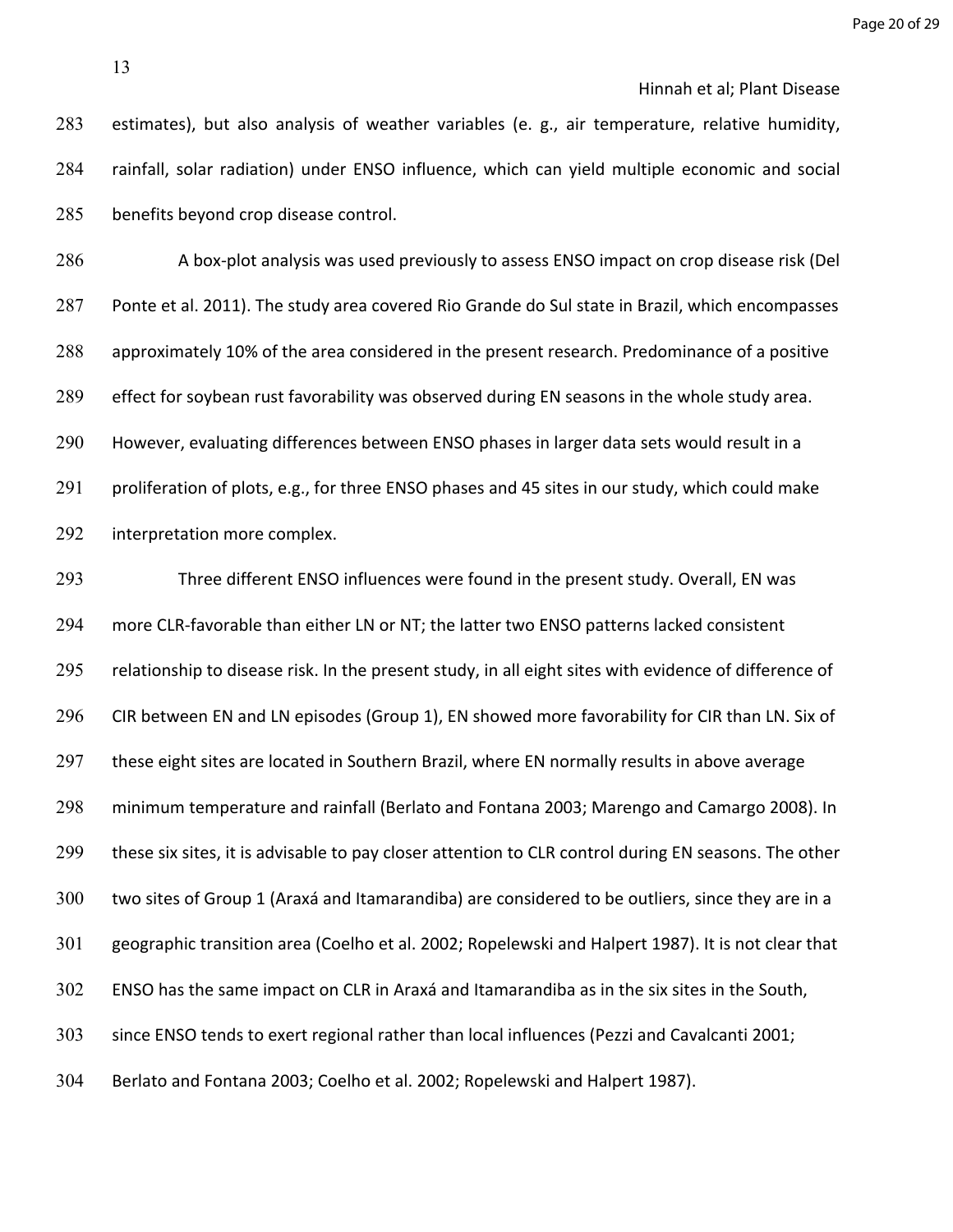Hinnah et al; Plant Disease

| 305 | Fig. 2 and 3 suggest that the ENSO phenomenon had minor impact on CIR between                            |
|-----|----------------------------------------------------------------------------------------------------------|
| 306 | 12°S and 17°S latitudes and east of 52°W longitude in Brazil. The sites with differences of CIR          |
| 307 | between EN and LN episodes (Group 1) are located in the South/Southeast regions of the                   |
| 308 | country; therefore, the occurrence of ENSO phenomena may need to be incorporated into CLR                |
| 309 | management plans in these regions during EN years. EN occurred in 20 of the 65 analyzed                  |
| 310 | growing seasons, whereas LN was present in only 16 seasons. Therefore, the EN effect on CIR              |
| 311 | affected coffee growers in Paraná state in approximately one of three seasons. Based on this             |
| 312 | information, the number of fungicide sprays in the field can be predicted in advance once EN is          |
| 313 | forecasted. The usual practice for CLR control in coffee fields entails two sprays during the            |
| 314 | coffee production season (de Souza et al. 2011); however, three fungicide sprays can be                  |
| 315 | necessary when weather conditions are highly favorable for disease development.                          |
| 316 | Another management practice that can be adopted is to modify the rates (amount of                        |
| 317 | fungicide per ha) at which fungicides are applied. In EN episodes, under favorable conditions for        |
| 318 | CLR occurrence in the season, the recommended doses of 0.5 L/ha can be raised to 0.75 L ha <sup>-1</sup> |
| 319 | for a triazole (cyproconazole) plus strobilurin (azoxystrobin) pre-mixed fungicide (AGROFIT              |
| 320 | 2017). This higher rate will extend the residual period. In the same way, the timing of the sprays       |
| 321 | can be improved by using a disease warning system, potentially resulting in more cost-effective          |
| 322 | CLR control (Hinnah et al. 2018).                                                                        |
| 323 | The relatively minor impact of the ENSO phenomenon on the risk of CLR epidemics in                       |
| 324 | the majority of the coffee-producing regions of Brazil is because the main growing areas are             |
| 325 | located in southern Minas Gerais state (around 22°S), where evidence of no difference between            |

EN and LN episodes (Group 2) was found. This happens because this specific region is located in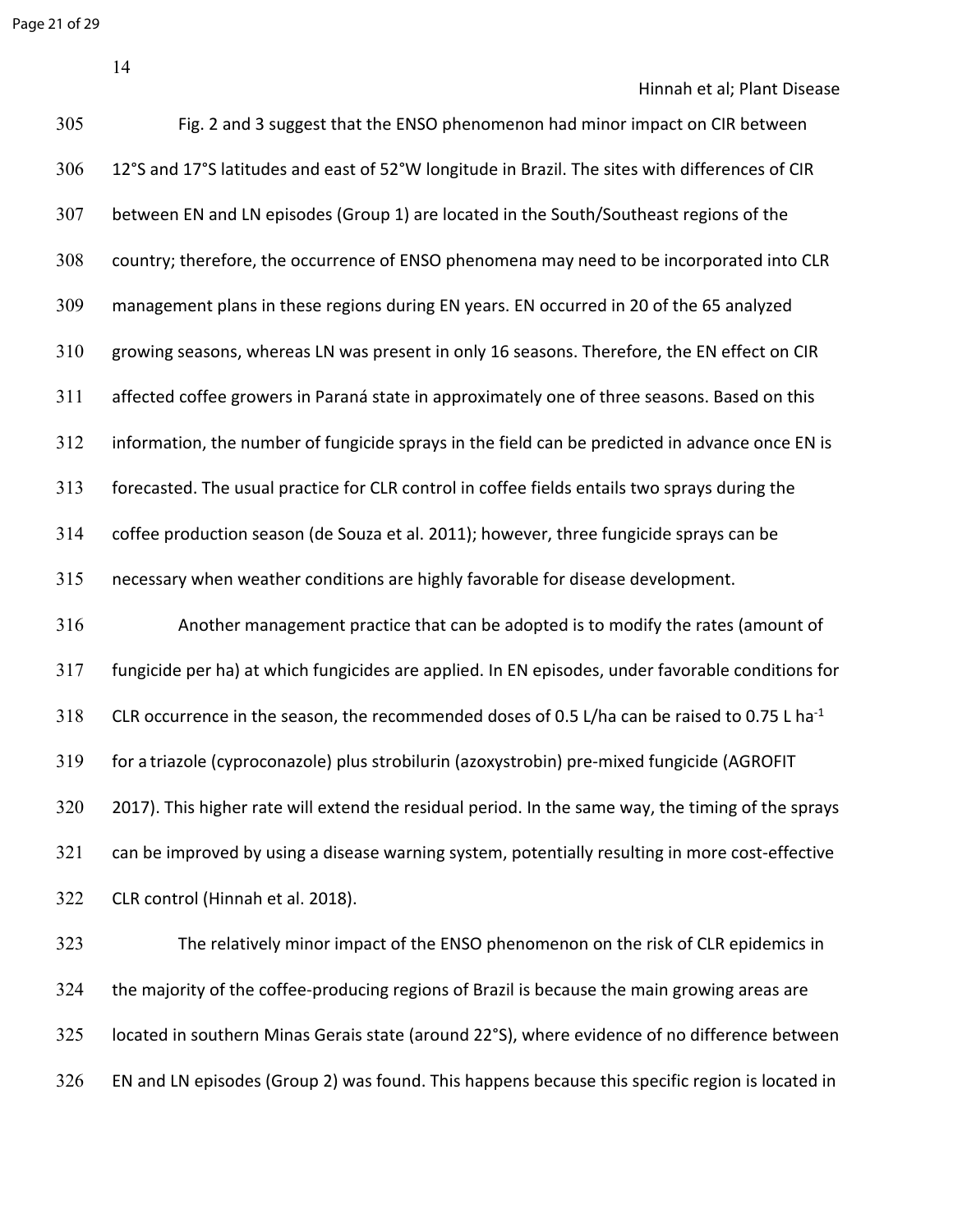Even during EN seasons, for the regions with influence of this phenomenon on plant disease, exceptions are possible. A study by Del Ponte et al. (2011) for soybean rust risk assessment found higher favorability for the pathogen, *Phakopsora pachyrhizi,* in EN episodes than in NT and LN episodes. However, in the weak EN during 2004-05 in Rio Grande do Sul state (around 28°S), the weather was unfavorable to soybean rust epidemics. In another study about ENSO effects on plant disease, Nóia Jr et al. (2018) observed that eucalyptus rust was positively influenced by EN episodes in southern Brazil, which agrees with the study of Del Ponte et al. (2011). However, Nóia et al. (2018) also concluded that topography, mainly the aspect or direction the terrain faces, can make disease intensity higher or lower. On Brazil, terrain that faces south are wetter than those facing north, which implies a different level of disease risk between these two topographies.

 The sites in Group 3 present a large degree of variation of CLR during the ENSO phases, which prevents defining presence or absence of ENSO effects on disease epidemics. As the sites 343 are not located on areas with ENSO-related impact on rainfall and temperature, the lack of influence on CLR would be expected (Ropelewski and Halpert 1987). The region between 3°S and 17°S in characterized by relatively large interannual rainfall variation. As the latent and sensible heat balance is modified by the input of water in the environment (Lenters et al. 2011), the rainfall events are likely to impact temperature and relative humidity. The yearly variation of rainfall in the region can be as high as 300% (Kousky and Chu 1978), which may be the major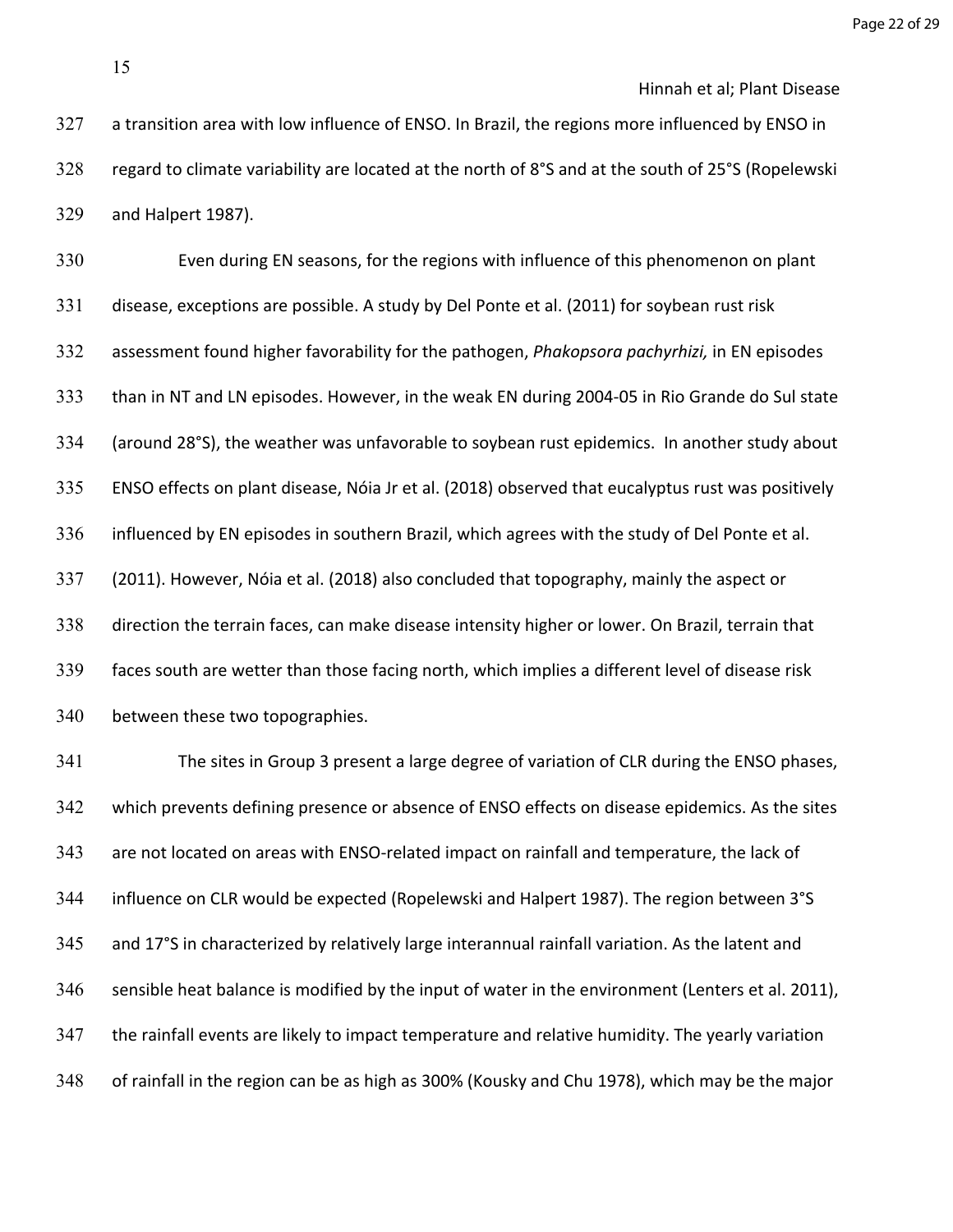|     | 16                                                                                                 |
|-----|----------------------------------------------------------------------------------------------------|
|     | Hinnah et al; Plant Disease                                                                        |
| 349 | CIR factor in this region rather than ENSO phases. It explains the lack of evidence of differences |
| 350 | of CIR between EN and LN episodes, and the large variation between seasons.                        |
| 351 | The results of this study confirm the different ENSO impact across several Brazilian               |
| 352 | coffee cultivation regions. Predominant evidence of differences or no differences typified         |
| 353 | regions, in line with the degree of ENSO impacts on these regions. Some sites present isolated     |
| 354 | effects; e.g., sub-regions near Campo Mourão (3), São Carlos (8), Araxá (13) and Itamarandiba      |
| 355 | (31). EN seasons tended to impact increasing CLR intensity in all regions, but evidence of         |
| 356 | differences was clear-cut only in the Southern region. The risk of CLR in the major coffee         |
| 357 | cultivation area - Minas Gerais state, borders with São Paulo and Goiás - showed evidence of       |
| 358 | difference between the warm and cold ENSO phases.                                                  |
| 359 |                                                                                                    |
| 360 | <b>Acknowledgements</b>                                                                            |
| 361 | We thank the São Paulo Research Foundation (FAPESP) for providing a grant (process                 |
| 362 | 2016/04773-2), and the Coordination for the Improvement of Higher Education Personnel              |
| 363 | (CAPES) which made this research possible. Also, we thank the Brazilian National Institute of      |
| 364 | Meteorology (INMET) for sharing the weather data.                                                  |
| 365 |                                                                                                    |

### **Literature Cited**

- AGROFIT. 2017. Sistema de Agrotóxicos Fitossanitários. Consult. Pragas e Doenças.
- Alberto, C. M., Streck, N. A., Heldwein, A. B., Buriol, G. A., and Medeiros, S. L. P. 2006. Água no solo e rendimento do trigo, soja e milho associados ao El Niño Oscilação Sul. Pesqui. Agropecuária Bras. 41:1067–1075.
- Avelino, J., Zelaya, H., Merlo, A., Pineda, A., Ordoñez, M., and Savary, S. 2006. The intensity of a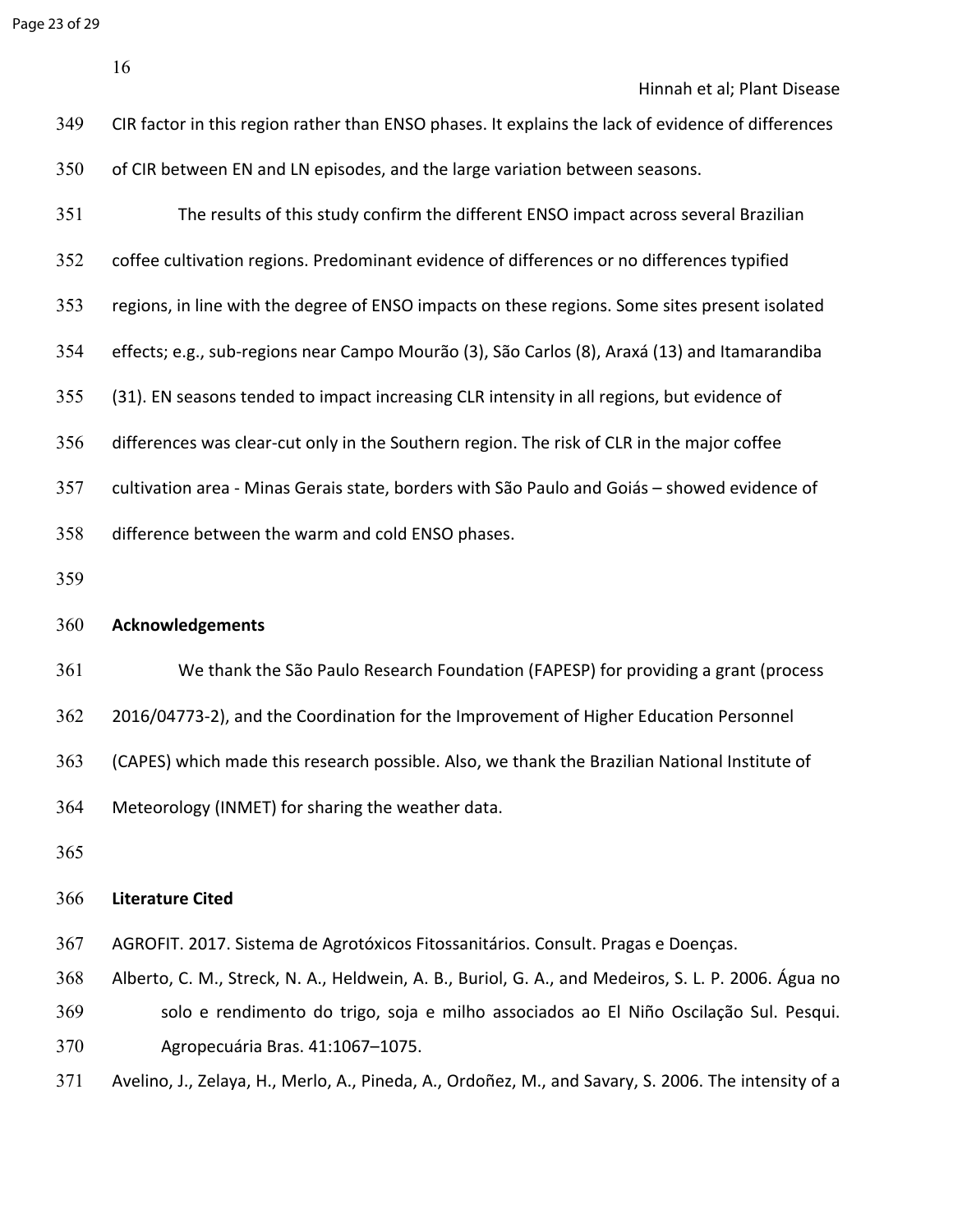- coffee rust epidemic is dependent on production situations. Ecol. Modell. 197:431–447.
- Berlato, M. A., Farenzena, H., and Fontana, C. 2005. Association between El Niño Southern Oscillation and corn yield in Rio Grande do Sul State. Pesqui. Agropecuária Bras. 40:423– 432.
- Berlato, M. A., and Fontana. 2003. *El Niño e La Niña: impactos no clima, na vegetação e na agricultura do Rio Grande do Sul; aplicações de previsões climáticas na agricultura*. Porto Alegre.
- Coelho, C. A. S., Uvo, C. B., and Ambrizzi, T. 2002. Exploring the impacts of the tropical Pacific SST on the precipitation patterns over South America during ENSO periods. Theor. Appl. Climatol. 71:185–197.
- Costa, M. da S., Lima, K. C., Andrade, M. de M., and Gonçalves, W. A. 2015. Trends observed in precipitation extremes over the semiarid region of Northeast Brazil. Rev. Bras. Geogr. Física. 08:1321–1334.
- Del Ponte, E. M., Maia, A. H. N. de, dos Santos, T. V., Martins, E. J., and Baethgen, W. E. 2011. Early-season warning of soybean rust regional epidemics using El Niño Southern/Oscillation information. Int. J. Biometeorol. 55:575–583.
- de Souza, A. F., Zambolim, L., Cintra, V., Júnior, D. J., and Cecon, P. R. 2011. Chemical approaches to manage coffee leaf rust in drip irrigated trees. Australas. Plant Pathol. 40:293–300.
- Dixon, P., and Pechmann, J. 2005. A statistical test to show negligible trend: reply. Ecology. 89:1473.
- Fraisse, C. W., Cabrera, V. E., Breuer, N. E., Baez, J., Quispe, J., and Matos, E. 2008. El Niño Southern Oscillation influences on soybean yields in eastern Paraguay. Int. J. Climatol. 28:1399–1407.
- Gergis, J. L., and Fowler, A. M. 2009. A history of ENSO events since A.D. 1525: Implications for future climate change. Clim. Change. 92:343–387.
- Ghini, R., Hamada, E., Pedro Júnior, M. J., and Gonçalves, R. R. D. V. 2011. Incubation period of *Hemileia vastatrix* in coffee plants in Brazil simulated under climate change. Summa Phytopathol. 37:85–93.
- Hinnah, F. D., Sentelhas, P. C., Meira, C. A. A., and Paiva, R. N. 2018. Weather-based coffee leaf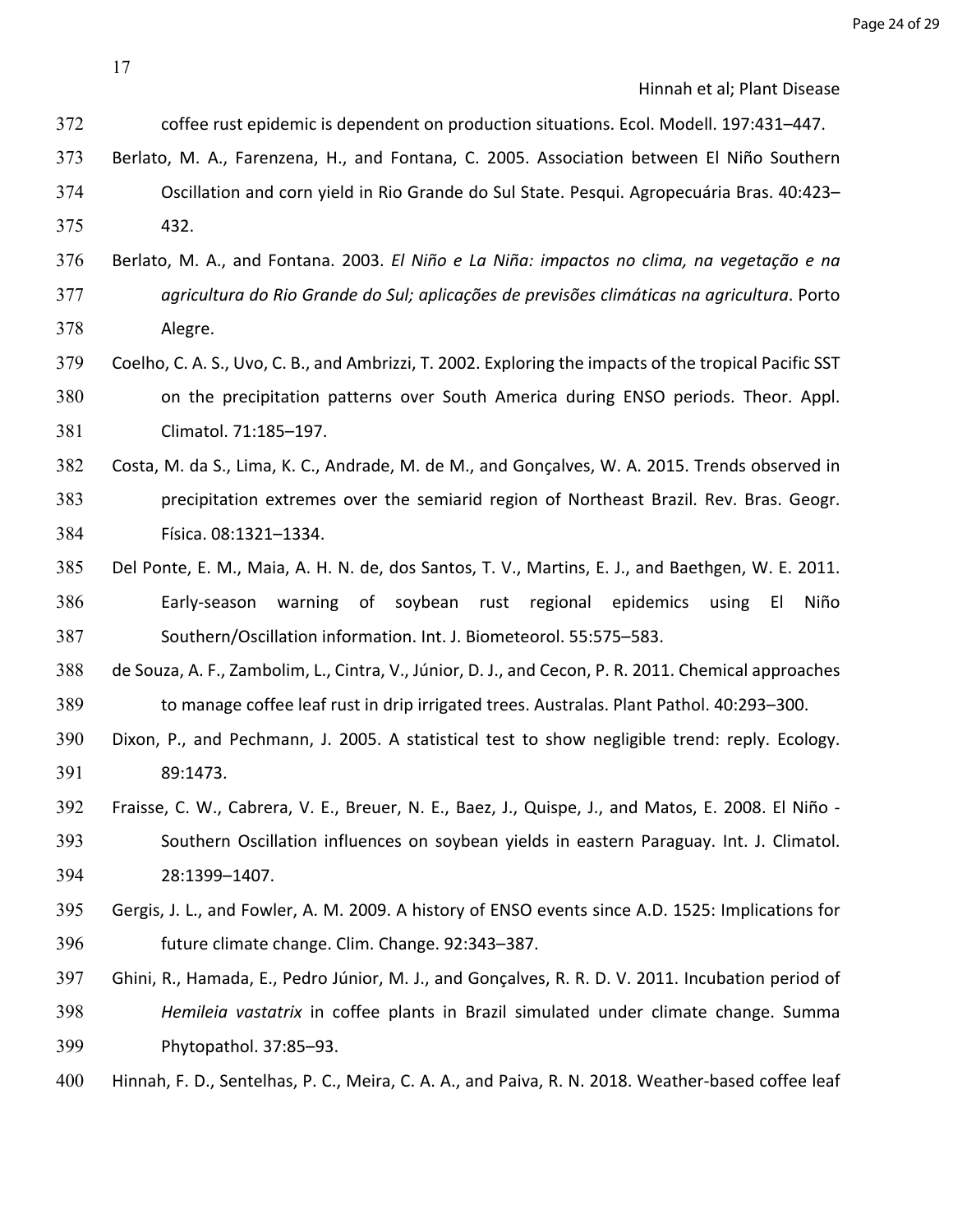Page 25 of 29

Hinnah et al; Plant Disease

- rust apparent infection rate modeling. Int. J. Biometeorol. 62:1847–1860.
- ICO. 2017. International Coffee Organization. Total Prod. by all Export. Countries.
- INPE. 2016. Instituto Nacional de Pesquisas Espaciais.
- Instituto Brasileiro de Geografia e Estatística (IBGE). 2017. *Valor Bruto da Produção*.
- Kousky, V. E., and Chu, P. S. 1978. Fluctuations in annual rainfall for northeast Brazil. J. Meteorol. Soc. Japan. 56:457–465.
- Kushalappa, A. C., Akutsu, M., and Ludwig, A. 1983. Application of survival ratio for monocyclic process of *Hemileia vastatrix* in predicting coffee rust infection rates. Phytopathology. 73:96.
- Lenters, J. D., Cutrell, G. J., Istanbulluoglu, E., Scott, D. T., Herrman, K. S., Irmak, A., et al. 2011.
- Seasonal energy and water balance of a P*hragmites australis*-dominated wetland in the Republican River basin of south-central Nebraska (USA). J. Hydrol. 408:19–34.
- Lyon, B., and Barnston, A. G. 2005. ENSO and the spatial extent of interannual precipitation extremes in tropical land areas. J. Clim. 18:5095–5109.
- Marengo, J. A., and Camargo, C. C. 2008. Surface air temperature trends in Southern Brazil for 1960–2002 Jose. Int. J. Climatol. 28:893–904.
- McBride, G. B. 2005. Using statistical methods for water quality management: issues, problems and solutions. First. New York: John Wiley & Sons.
- McCook, S. 2006. Global rust belt: *Hemileia vastatrix* and the ecological integration of world coffee production since 1850. J. Glob. Hist. 1:177–195.
- McPhaden, M. J., Zebiak, S. E., and Glantz, M. H. 2006. ENSO as an integrating concept in earth science. Science. 314:1740–1745.
- Meira, C. A. A., Rodrigues, L. H. A., and Moraes, S. A. 2008. Análise da epidemia da ferrugem do cafeeiro com árvore de decisão. Trop. Plant Pathol. 33:114–124.
- de Moraes, S. A., Sugimori, M. H., Ribeiro, I. J. A., Ortolani, A. A., and Pedro Jr, M. J. 1976. Período
- de incubação de *Hemileia vastatrix* Berk. et Br. em três regiões do estado de São Paulo. Summa Phytopathol. 2:32–38.
- Nam, W.-H. H., and Baigorria, G. A. 2015. Analysing changes to the spatial structures of precipitation and temperature under different ENSO phases in the Southeast and Midwest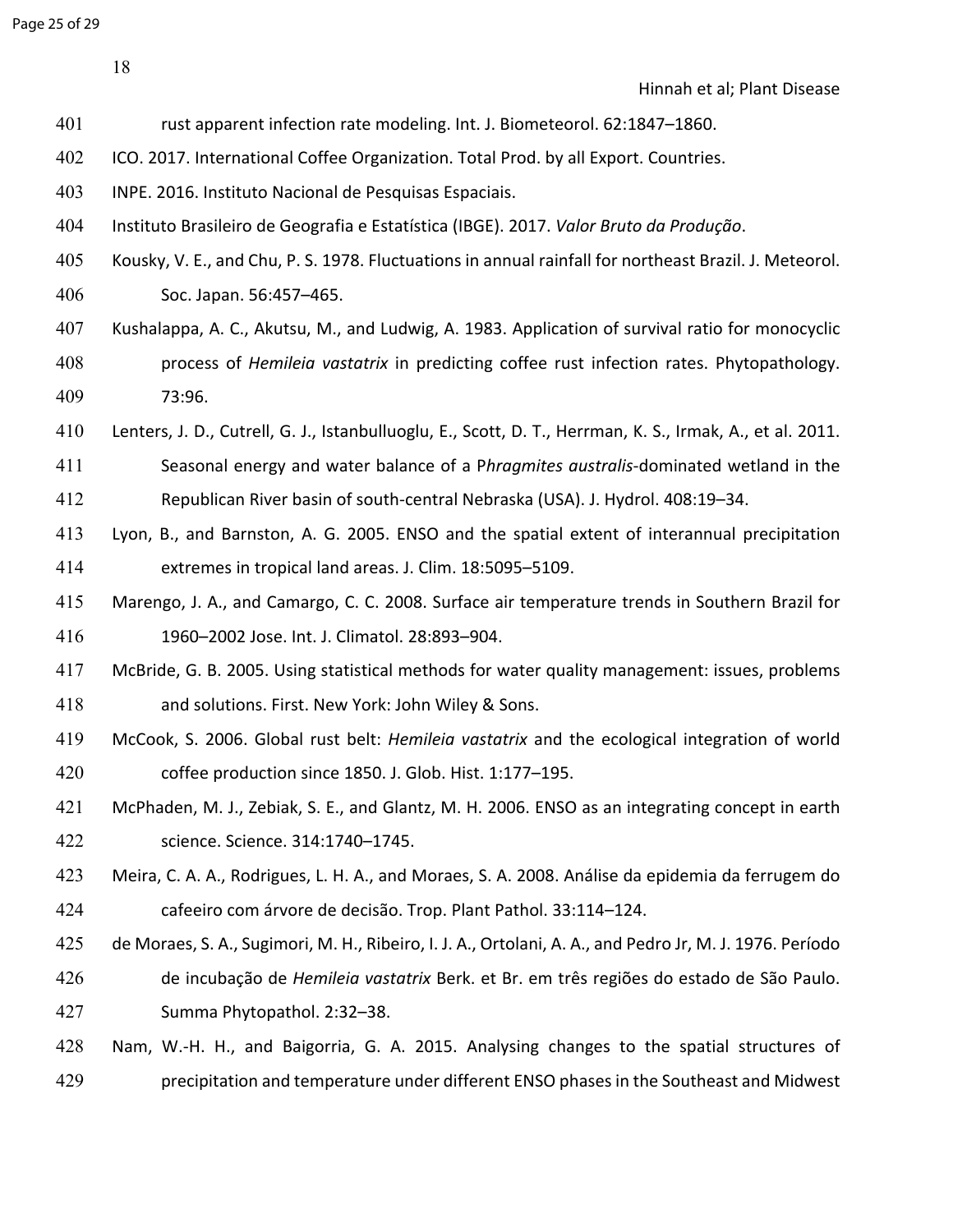United States. Meteorol. Appl. 22:797–805.

- Nóia, R. S., Schwerz, F., Safanelli, J.L., Rodrigues, J. C., Sentelhas, P. C. 2019. *Eucalyptus rust*  climatic risk as affected by topograpfy and ENSO phenomenon. Australas. Plant Pathol. 48: 131-141.
- NOAA. 2017. Cold & Warm Episodes by Season. Online available. http://www.cpc.ncep. noaa.gov/products/analysis\_monitoring/ensostuff/ensoyears.shtml.
- Pezzi, L. P., and Cavalcanti, I. F. a. 2001. The relative importance of ENSO and tropical Atlantic sea
- surface temperature anomalies for seasonal precipitation over South America: a numerical study. Clim. Dyn. 17:205–212.
- Ranganathan, P., Pramesh, C. S., and Buyse, M. 2015. Common pitfalls in statistical analysis: "no evidence of effect" versus "evidence of no effect." Perspect. Clin. Res. 06:62–63.
- Ropelewski, C. F., and Halpert, M. S. 1987. Global and Regional Scale Precipitation Patterns Associated with the El Niño/Southern Oscillation. Mon. Weather Rev. 115:1606–1626.
- Salinari, F., Giosuè, S., Tubiello, F. N., Rettori, A., Rossi, V., Spanna, F., et al. 2006. Downy mildew (*Plasmopara viticola*) epidemics on grapevine under climate change. Glob. Chang. Biol. 12:1299–1307.
- Schuirmann, D. J. 1987. A comparison of the Two One-Sided tests procedure and the power approach for assessing the equivalence of average bioavailability. J. Pharmacokinet. Biopharm. 15:657–680.
- Wellek, S. 2010. Testing Statistical Hypotheses of Equivalence and Noninferiority. 2nd CRC Press. Boca Raton, Florida.
- Xavier, A. C., King, C. W., and Scanlon, B. R. 2015. Daily gridded meteorological variables in Brazil (1980-2013). Int. J. Climatol.
- Zambolim, L., Vale, F. X. R., Pereira, A. A., and Chaves, G. M. 1997. Café (Coffea Arabica L.):
- controle de doenças doenças causadas por fungos, bactérias e virus. Pages 83-140 in Controle
- de doenças de plantas: grandes culturas, eds. F. X. R. Vale and L Zambolim.
- 
- 
-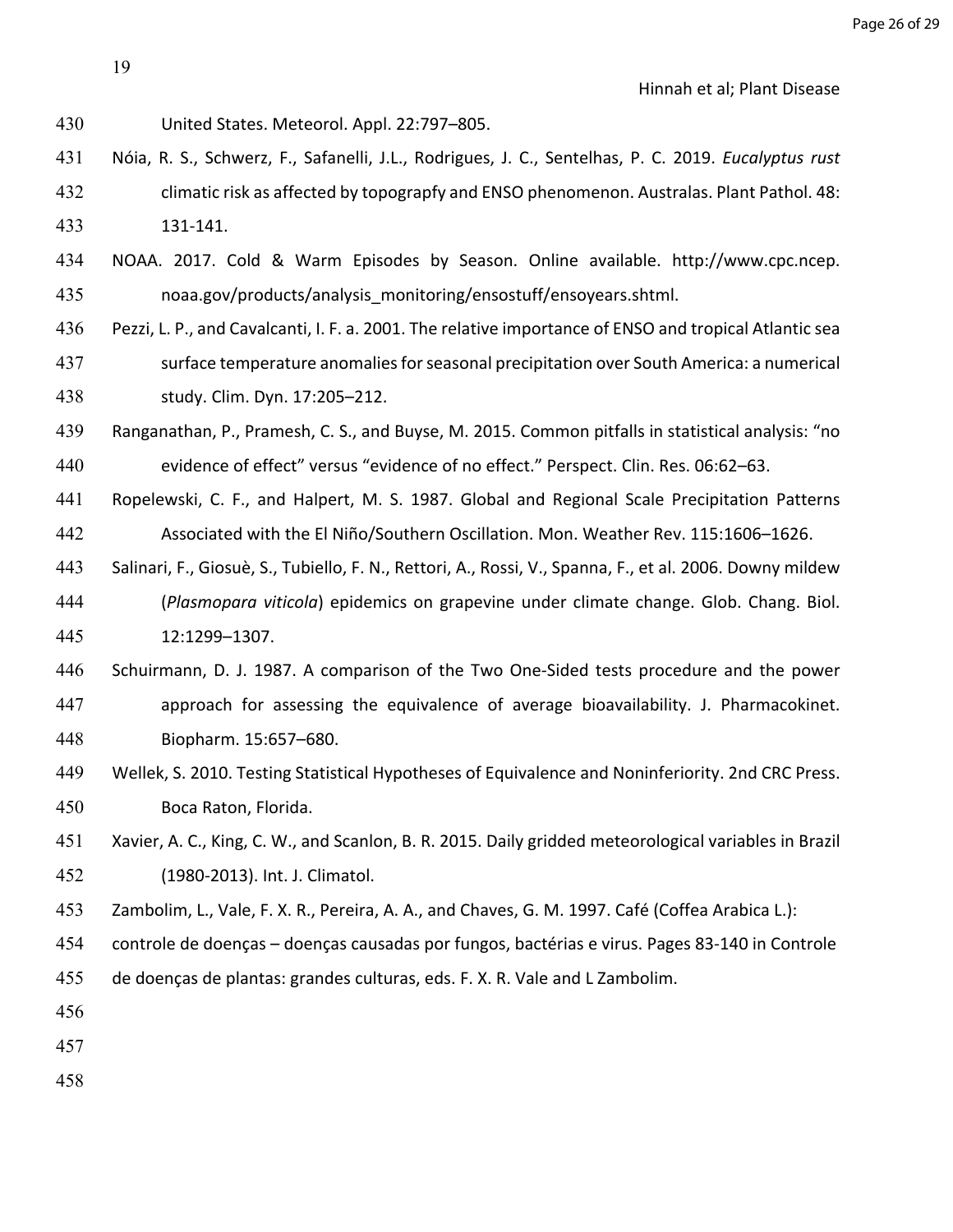- **Table 1.** Classification of ENSO phases for the period between 1962 and 2015, according to the
- U.S. National Oceanic and Atmospheric Association (NOAA) sea surface temperature
- anomaly threshold<sup>a</sup>

|                                                                                                     | <b>ENSO phases</b> |         |  |  |
|-----------------------------------------------------------------------------------------------------|--------------------|---------|--|--|
| El Niño                                                                                             | <b>Neutral</b>     | La Niña |  |  |
| 1964                                                                                                | 1962               | 1965    |  |  |
| 1966                                                                                                | 1963               | 1968    |  |  |
| 1969                                                                                                | 1967               | 1971    |  |  |
| 1970                                                                                                | 1979               | 1972    |  |  |
| 1973                                                                                                | 1981               | 1974    |  |  |
| 1977                                                                                                | 1982               | 1975    |  |  |
| 1978                                                                                                | 1984               | 1976    |  |  |
| 1980                                                                                                | 1986               | 1985    |  |  |
| 1983                                                                                                | 1990               | 1989    |  |  |
| 1987                                                                                                | 1991               | 1996    |  |  |
| 1988                                                                                                | 1993               | 1999    |  |  |
| 1992                                                                                                | 1994               | 2000    |  |  |
| 1995                                                                                                | 1997               | 2001    |  |  |
| 1998                                                                                                | 2002               | 2008    |  |  |
| 2003                                                                                                | 2004               | 2011    |  |  |
| 2005                                                                                                | 2006               | 2012    |  |  |
| 2007                                                                                                | 2009               |         |  |  |
| 2010                                                                                                | 2013               |         |  |  |
| 2015                                                                                                | 2014               |         |  |  |
| 2016                                                                                                |                    |         |  |  |
| <sup>a</sup> Source: NOAA - http://origin.cpc.ncep.noaa.gov/products/analysis_monitoring/ensostuff/ |                    |         |  |  |

ONI\_v5.php.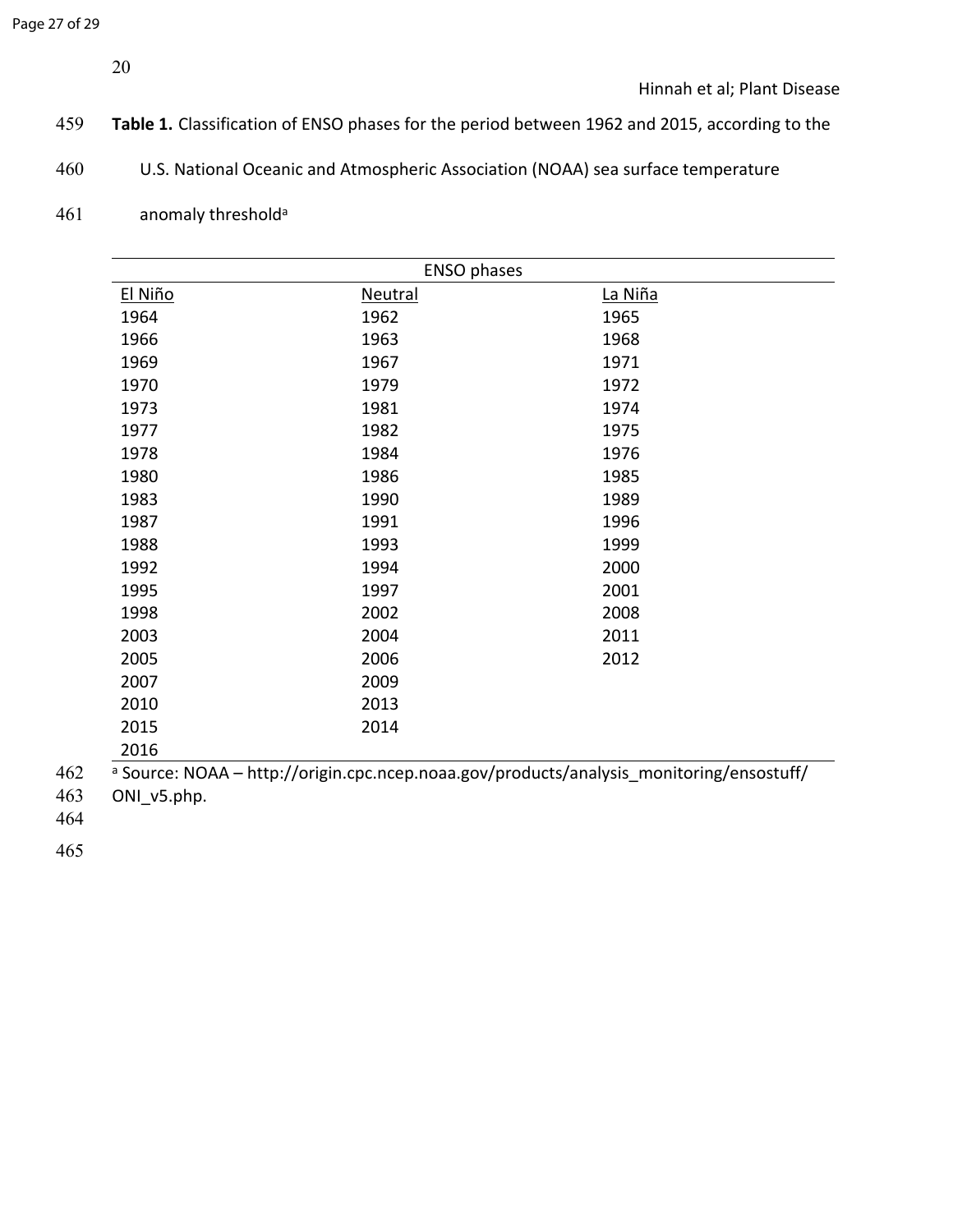# 467 **Table 2.**Sites, their codes, and number of ENSO phases analyzed for coffee leaf rust cumulative

|                          | Number of seasons / ENSO phase |                    |         |         |         |       |  |  |
|--------------------------|--------------------------------|--------------------|---------|---------|---------|-------|--|--|
| Site                     | Code                           | State <sup>a</sup> | El Niño | Neutral | La Niña | Total |  |  |
| Ivaí                     | $\mathbf 1$                    | PR                 | 11      | 15      | 9       | 35    |  |  |
| Castro                   | $\overline{2}$                 | PR                 | 14      | 16      | 14      | 44    |  |  |
| Campo Mourão             | 3                              | PR                 | 15      | 15      | 15      | 45    |  |  |
| Maringá                  | 4                              | PR                 | 13      | 16      | 11      | 40    |  |  |
| Londrina                 | 5                              | PR                 | 17      | 18      | 16      | 51    |  |  |
| Presidente Prudente      | 6                              | SP                 | 15      | 14      | 13      | 42    |  |  |
| Sorocaba                 | 7                              | SP                 | 10      | 15      | 9       | 34    |  |  |
| São Carlos               | 8                              | SP                 | 15      | 18      | 14      | 47    |  |  |
| São Simão                | 9                              | SP                 | 18      | 17      | 14      | 49    |  |  |
| Catanduva                | 10                             | SP                 | 15      | 15      | 14      | 44    |  |  |
| Franca                   | 11                             | SP                 | 17      | 18      | 13      | 48    |  |  |
| Uberaba                  | 12                             | MG                 | 13      | 15      | 11      | 39    |  |  |
| Araxá                    | 13                             | MG                 | 11      | 15      | 12      | 38    |  |  |
| Bambuí                   | 14                             | MG                 | 13      | 15      | 12      | 40    |  |  |
| Machado                  | 15                             | MG                 | 16      | 18      | 16      | 50    |  |  |
| São Lourenço             | 16                             | MG                 | 17      | 18      | 15      | 50    |  |  |
| Lavras                   | 17                             | MG                 | 16      | 16      | 16      | 48    |  |  |
| Juiz de Fora             | 18                             | MG                 | 15      | 16      | 13      | 44    |  |  |
| Barbacena                | 19                             | MG                 | 17      | 18      | 16      | 51    |  |  |
| Viçosa                   | 20                             | MG                 | 14      | 15      | 14      | 43    |  |  |
| <b>Bom Despacho</b>      | 21                             | MG                 | 10      | 15      | 9       | 34    |  |  |
| Sete Lagoas              | 22                             | MG                 | 17      | 17      | 15      | 49    |  |  |
| Conceição do Mato Dentro | 23                             | MG                 | 13      | 17      | 14      | 44    |  |  |
| Cordeiro                 | 24                             | <b>RJ</b>          | 11      | 14      | 13      | 38    |  |  |
| Itaperuna                | 25                             | <b>RJ</b>          | 14      | 15      | 14      | 43    |  |  |
| Caparaó                  | 26                             | MG                 | 12      | 15      | 11      | 38    |  |  |
| Vitória                  | 27                             | ES                 | 12      | 14      | 14      | 40    |  |  |
| Caratinga                | 28                             | MG                 | 12      | 16      | 10      | 38    |  |  |
| Pirapora                 | 29                             | MG                 | 12      | 14      | 9       | 35    |  |  |
| Diamantina               | 30                             | MG                 | 11      | 16      | 10      | 37    |  |  |
| Itamarandiba             | 31                             | MG                 | 15      | 17      | 13      | 45    |  |  |
| Araçuaí                  | 32                             | MG                 | 15      | 16      | 13      | 44    |  |  |
| Salinas                  | 33                             | MG                 | 12      | 15      | 10      | 37    |  |  |
| Janaúba                  | 34                             | MG                 | 9       | 15      | 9       | 33    |  |  |
| Pedra Azul               | 35                             | MG                 | 13      | 15      | 12      | 40    |  |  |

# 468 infection rates calculation